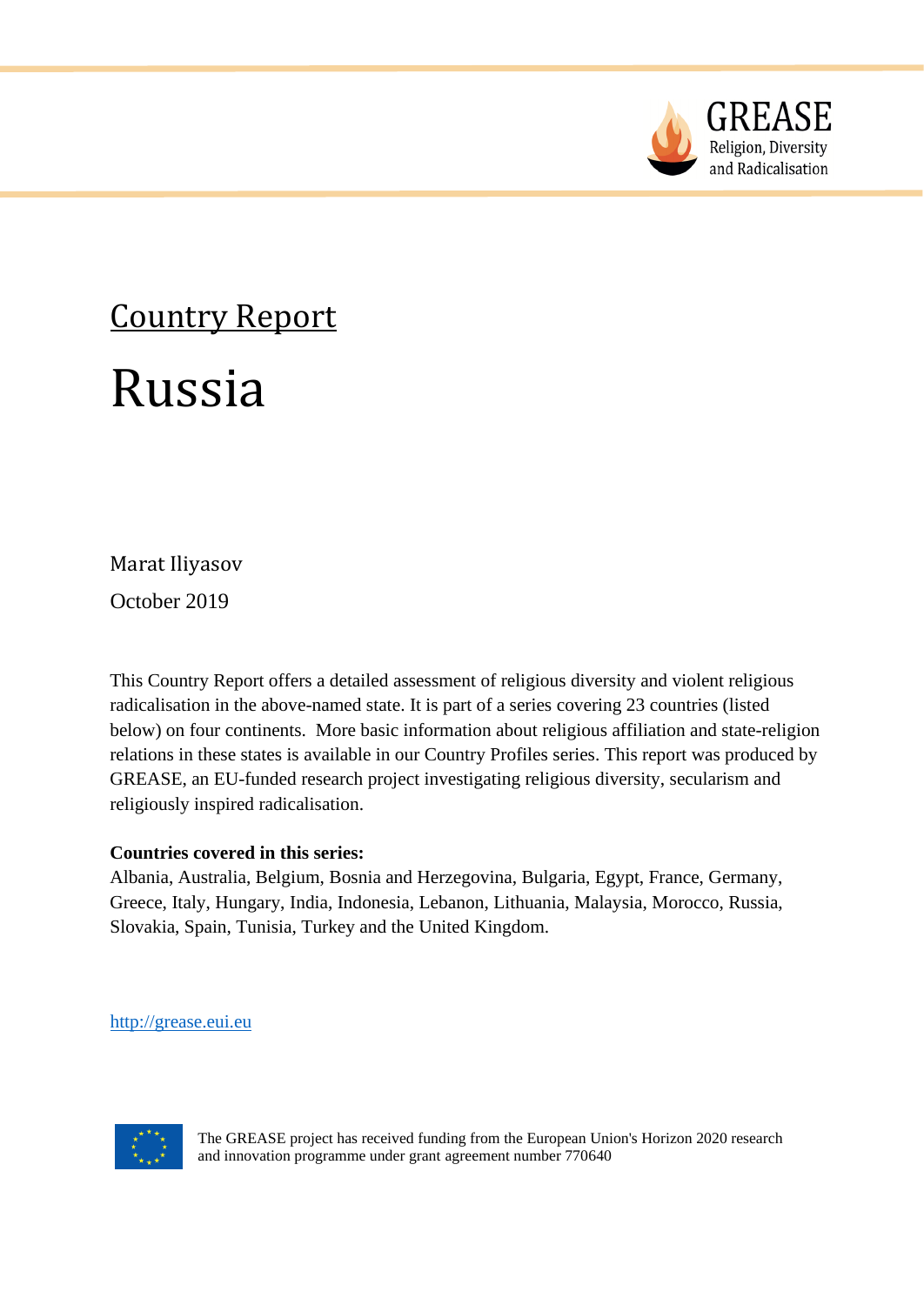#### **The EU-Funded GREASE project looks to Asia for insights on governing religious diversity and preventing radicalisation.**

Involving researchers from Europe, North Africa, the Middle East, Asia and Oceania, GREASE is investigating how religious diversity is governed in over 20 countries. Our work focuses on comparing norms, laws and practices that may (or may not) prove useful in preventing religious radicalisation. Our research also sheds light on how different societies cope with the challenge of integrating religious minorities and migrants. The aim is to deepen our understanding of how religious diversity can be governed successfully, with an emphasis on countering radicalisation trends.

While exploring religious governance models in other parts of the world, GREASE also attempts to unravel the European paradox of religious radicalisation despite growing secularisation. We consider the claim that migrant integration in Europe has failed because second generation youth have become marginalised and radicalised, with some turning to jihadist terrorism networks. The researchers aim to deliver innovative academic thinking on secularisation and radicalisation while offering insights for governance of religious diversity.

The project is being coordinated by Professor Anna Triandafyllidou from The European University Institute (EUI) in Italy. Other consortium members include Professor Tariq Modood from The University of Bristol (UK); Dr. H. A. Hellyer from the Royal United Services Institute (RUSI) (UK); Dr. Mila Mancheva from The Centre for the Study of Democracy (Bulgaria); Dr. Egdunas Raciusfrom Vytautas Magnus University (Lithuania); Mr. Terry Martin from the research communications agency SPIA (Germany); Professor Mehdi Lahlou from Mohammed V University of Rabat (Morocco); Professor Haldun Gulalp of The Turkish Economic and Social Studies Foundation (Turkey); Professor Pradana Boy of Universitas Muhammadiyah Malang (Indonesia); Professor Zawawi Ibrahim of The Strategic Information and Research Development Centre (Malaysia); Professor Gurpreet Mahajan of Jawaharlal Nehru University (India); and Professor Michele Grossman of Deakin University (Melbourne, Australia). GREASE is scheduled for completion in 2022.

For further information about the GREASE project please contact: Professor Anna Triandafyllidou, [anna.triandafyllidou@eui.eu](mailto:anna.triandafyllidou@eui.eu)

<http://grease.eui.eu/>

GREASE - Radicalisation, Secularism and the Governance of Religion: Bringing Together European and Asian Perspectives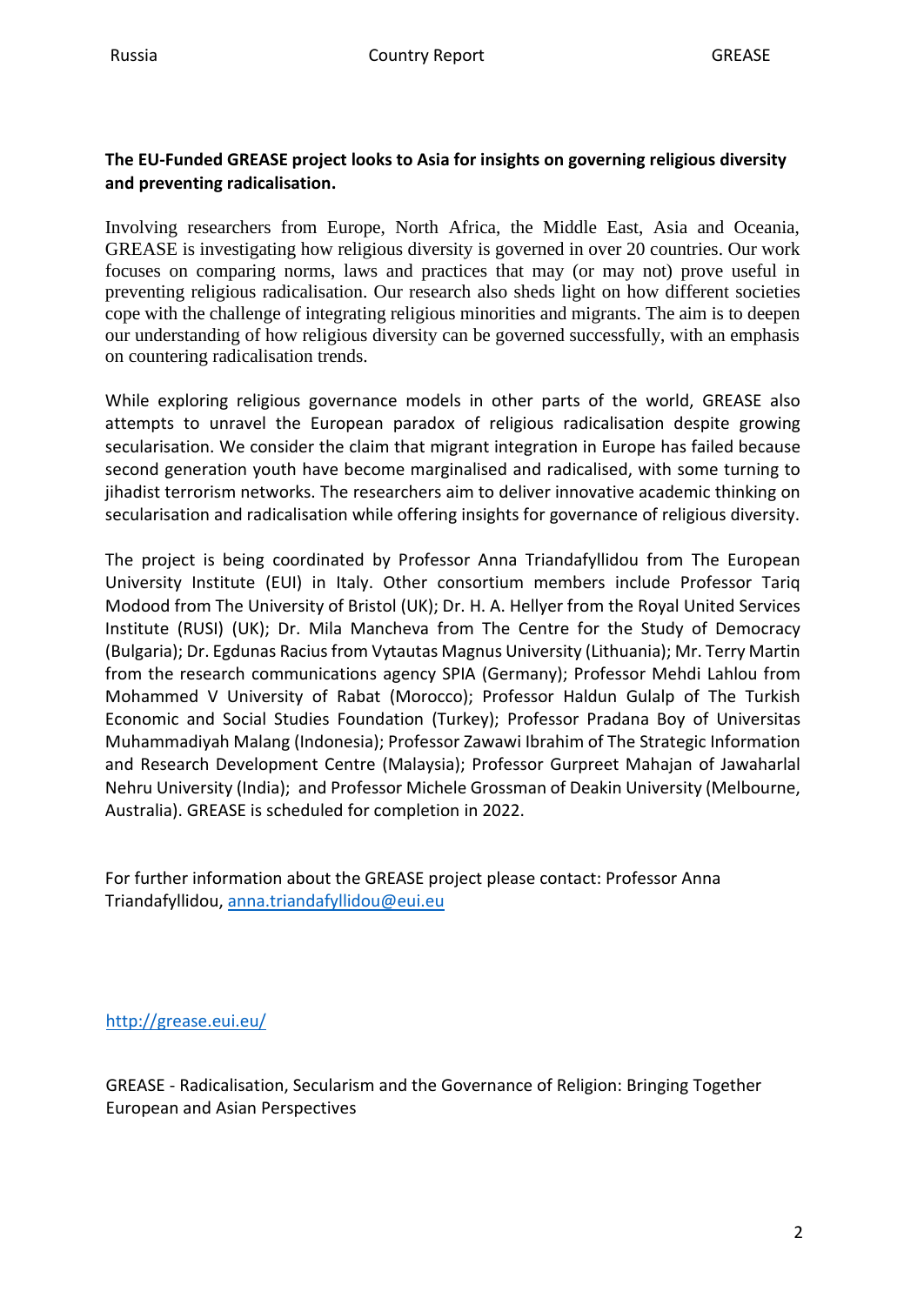#### **Table of Contents**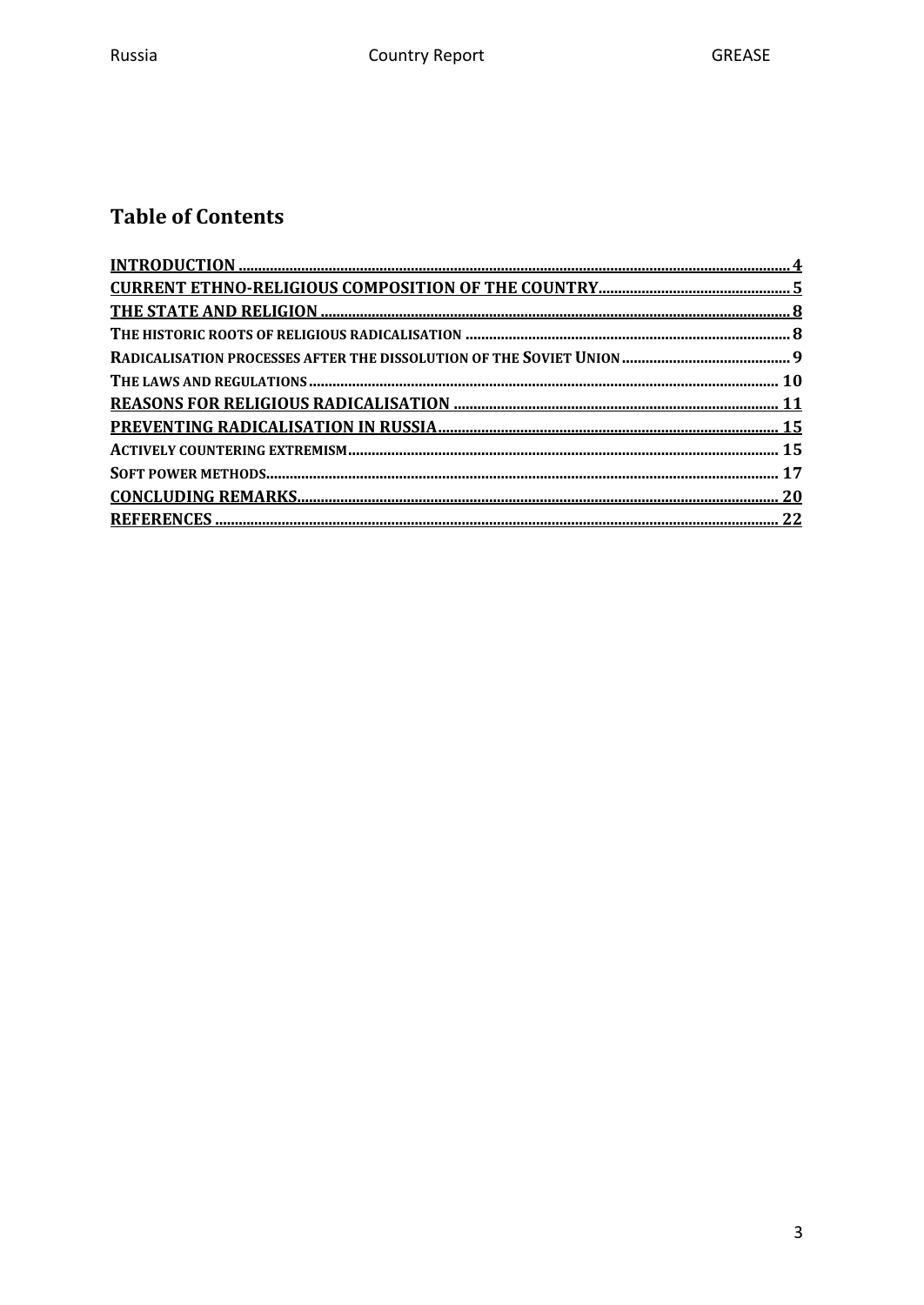#### <span id="page-3-0"></span>**Introduction**

Religion can play very diverse roles in the political and mundane life of states and people. It can be a source of collective identity, it can contribute to domestic stability, and it also can strengthen the state's stance on the international arena. However, religion can be a destabilizing factor too. It can be and often is used to provoke and fuel international conflict and domestic unrest. The negative role of religion is the focus of this report, which analyses the religious radicalisation in the Russian Federation.

Officially, Russia is a secular country. The Constitution of the country, which was adopted in 1993, states (Article 14) that Russia has no state religion and that people are free in their beliefs. This secularist and democratic attitude, unfortunately, can prevent neither religious radicalisation nor religiously based violence.

Despite the variety of religious groups in Russia and a similar level of their exposition to the extremist ideas, the state is mostly concerned with the Islamic radicalisation. The main reason for it is that Islamic revival, after the decades of the Soviet suppression, took a more radical form. It was used to increase nationalist sentiments, which resulted in separatism and consequent violence. The strict state approach, in turn, fuelled further mutual distrust and made Muslims susceptible to radicalisation to a larger extent than any other religious group. And, as experts claim, "the reasons behind such susceptibility are still present."<sup>1</sup> Indeed, out of 8,985 people and 497 organizations that are identified by the state as extremists<sup>2</sup>, the majority are linked with Islam. This justifies the "Islamic" focus of the report, even though other religious groups in Russia demonstrate signs of radicalisation too. The report considers radicalisation mainly within the "Muslim" regions of the country. It analyses religious radicalisation in the republics of the North Caucasus (namely, Chechnya, Ingushetia, Kabardino-Balkaria, and Dagestan), Tatarstan, and Bashkortostan.

The first part of the report constructs a general overview of today's ethno-religious composition of Russia. It refers to some statistical information considering the numbers of believers and includes expert estimates regarding the actual religious belonging of the population. The second part explores a historic background of Islamic radicalisation in Russia and reviews the legal frame that regulates the relations between the state and religious communities. This part briefly presents the interaction between the state and Muslims before the collapse of the Soviet Union and after it. It searches for the explanation of why some Russian Muslims are less susceptible to radicalisation than others. In addition to this, this part critically analyses the existing legal frame, which was designed to stop the spread of religious radicalisation. The third part groups and presents the reasons of religious radicalisation in Russia. This part includes the analyses of experts, state officials, and the opinion of the general population. This part unites all

<sup>1</sup> Eksperty obsudili perspektivy radikalizacii na Severnom Kavkaze I mery po ee preduprezhdeniiu 01/02/2019 [https://memohrc.org/ru/news\\_old/eksperty-obsudili-perspektivy-radikalizacii-na-severnom](https://memohrc.org/ru/news_old/eksperty-obsudili-perspektivy-radikalizacii-na-severnom-kavkaze-i-mery-po-ee)[kavkaze-i-mery-po-ee](https://memohrc.org/ru/news_old/eksperty-obsudili-perspektivy-radikalizacii-na-severnom-kavkaze-i-mery-po-ee) accessed 02/02/2019.

<sup>&</sup>lt;sup>2</sup> Perechen terroristov I ekstremistov <http://www.fedsfm.ru/documents/terrorists-catalog-portal-act> accessed 11/05/19.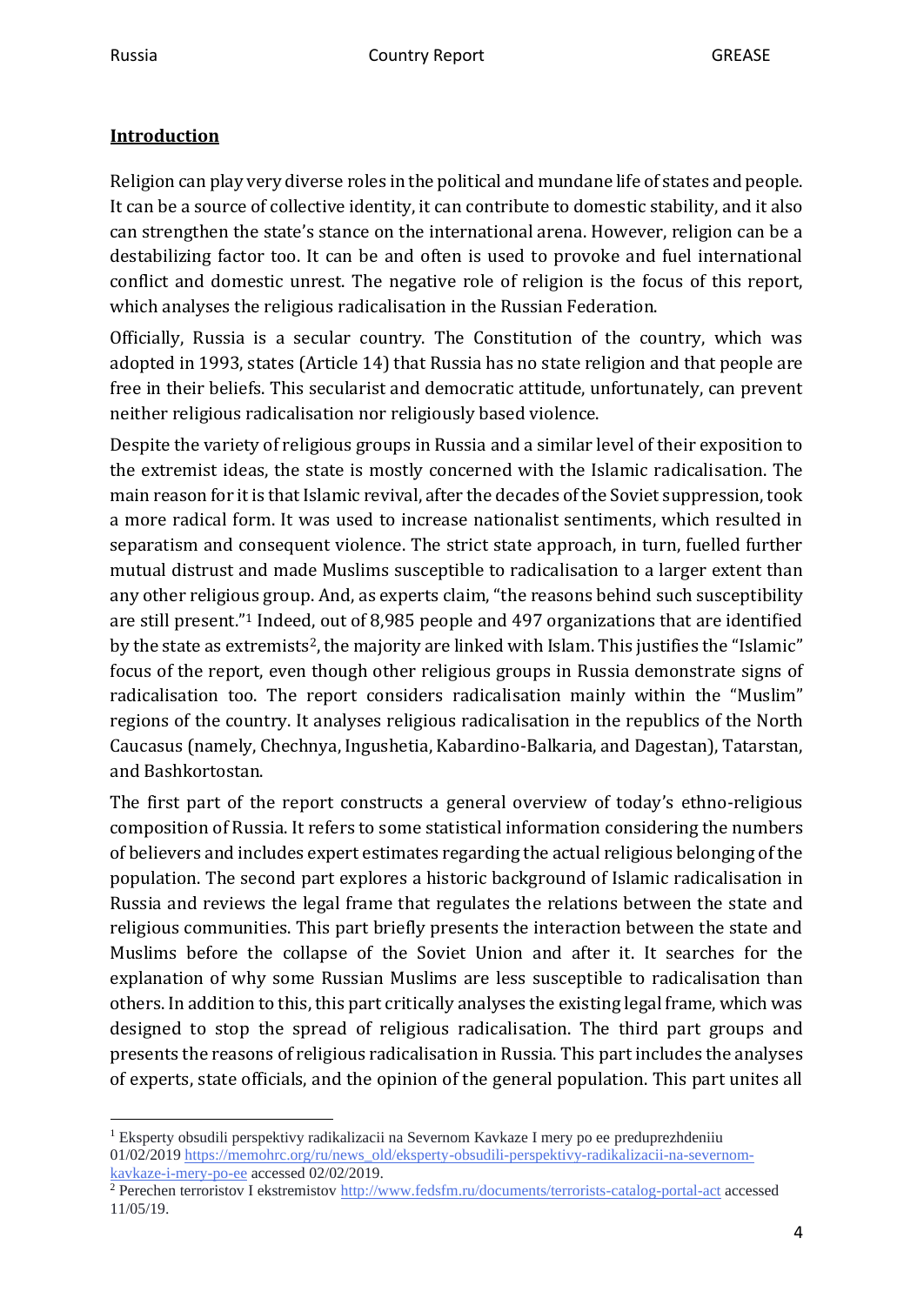the identified reasons under the categories of socio-economic, socio-political, culturalideological, and personal-psychological. The last part investigates the methods that the state employs to fight radicalisation and its expression in the form of extremism and terrorism. This section presents two types of methods: 1) the active counter-terrorism measures that are usually implemented by the police and the military, and; 2) the preventive methods with the contribution of the non-governmental sector. The report concludes listing the most significant reasons of radicalisation in the modern Russia.

#### <span id="page-4-0"></span>**Current ethno-religious composition of the country**

The presentation of the ethnoreligious composition of the Russian Federation is slightly problematic. It cannot be very precise due to three factors. Firstly, it can be based only on the last official census of the Russian Federation, which was conducted nine years ago, in 2010, and which does not consider the religious belonging of people. The demographic trends in the country suggest that since that time the Muslim population of Russia has increased, whereas the size of the non-Muslim population has contracted. Secondly, the census does not include the population of the annexed Crimea (over two million people), a significant part of which is Muslim. The third problem raises the question, who can be considered a believer: everyone who declares his/her religious belonging or those who strictly follow all commands of a religion? As is known, not all people follow religious practices, even if they insist on having a religious affiliation.

The said obstacles do not allow making accurate calculations of the numbers of believers in Russia. All these problems should be taken into consideration while reading Table 1, which is based on the 2010 and 2002 Russia's censuses.

| O - Orthodox Christians<br>MS - Muslims Sunni         | <b>Million people</b> |        | Percentage<br>lindicated<br>background | those<br>who<br>0f<br>their<br>ethnic |
|-------------------------------------------------------|-----------------------|--------|----------------------------------------|---------------------------------------|
| MSh - Muslims Shiites                                 | 2002                  | 2010   | 2002                                   | 2010                                  |
| AC - Apostolic Church<br>T - Traditional (Pagan)      |                       |        |                                        |                                       |
| B - Buddism                                           |                       |        |                                        |                                       |
| All                                                   | 145,17                | 142,86 |                                        |                                       |
| Those who indicated their 143,71<br>ethnic background |                       | 137,23 | 100,0                                  | 100,0                                 |
| Russians (O)                                          | 115,89                | 111,02 | 80,64                                  | 80,90                                 |
| Tatars (MS)                                           | 5,55                  | 5,31   | 3,87                                   | 3,87                                  |
| Ukrainians (O)                                        | 2,94                  | 1,93   | 2,05                                   | 1,41                                  |
| Bashkirs (MS)                                         | 1,67                  | 1,58   | 1,16                                   | 1,15                                  |
| Chuvash (O/MS)                                        | 1,64                  | 1,44   | 1,14                                   | 1,05                                  |

Table 1: The largest ethnic groups of the Russian Federation and their "ethnic religions", according to Russia's censuses of 2002 and 2010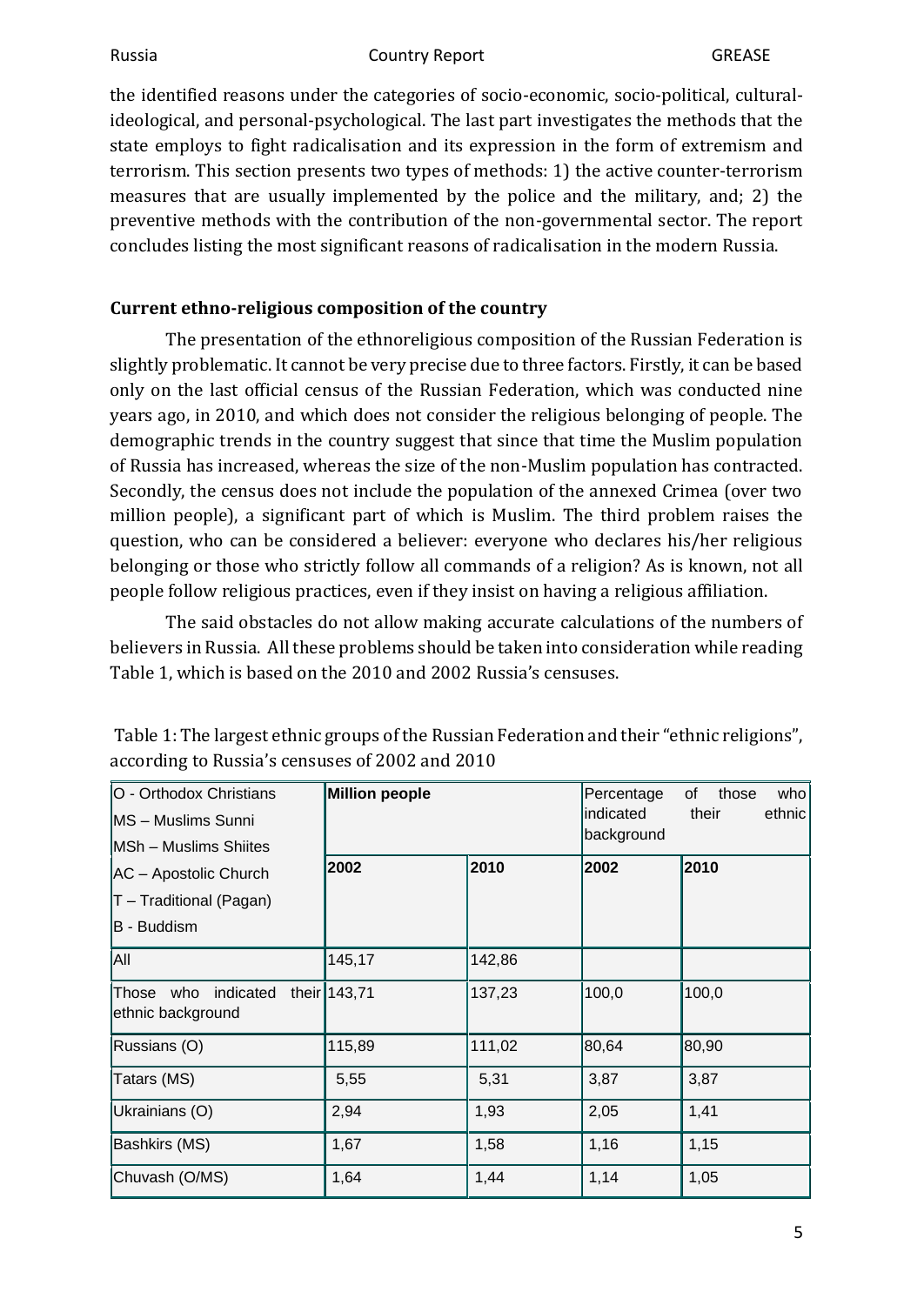| O - Orthodox Christians<br>MS - Muslims Sunni<br>MSh - Muslims Shiites | <b>Million people</b> |      | Percentage<br>of<br>those<br>who<br>indicated<br>their<br>ethnic<br>background |      |
|------------------------------------------------------------------------|-----------------------|------|--------------------------------------------------------------------------------|------|
| AC - Apostolic Church<br>T - Traditional (Pagan)<br>B - Buddism        | 2002                  | 2010 | 2002                                                                           | 2010 |
| Chechens (MS)                                                          | 1,36                  | 1,43 | 0,95                                                                           | 1,04 |
| Armenians (AC)                                                         | 1,13                  | 1,18 | 0,79                                                                           | 0,86 |
| Avars (MS)                                                             | 0,81                  | 0,91 | 0,57                                                                           | 0,66 |
| Mordva (O/T)                                                           | 0,84                  | 0,74 | 0,59                                                                           | 0,54 |
| Kazakhs (MS)                                                           | 0,65                  | 0,65 | 0,46                                                                           | 0,47 |
| Azeries (MSh/MS)                                                       | 0,62                  | 0,60 | 0,43                                                                           | 0,44 |
| Dargins (MS)                                                           | 0,51                  | 0,59 | 0,35                                                                           | 0,43 |
| Udmurts (O/T)                                                          | 0,64                  | 0,55 | 0,44                                                                           | 0,40 |
| Mari (O/T)                                                             | 0,60                  | 0,55 | 0,42                                                                           | 0,40 |
| Ossetians (O/MS)                                                       | 0,51                  | 0,53 | 0,36                                                                           | 0,39 |
| Belorusians (O)                                                        | 0,81                  | 0,52 | 0,56                                                                           | 0,38 |
| Kabardans (MS)                                                         | 0,52                  | 0,52 | 0,36                                                                           | 0,38 |
| Kumyks (MS)                                                            | 0,42                  | 0,50 | 0,29                                                                           | 0,37 |
| Yakuts (T/O/MS)                                                        | 0,44                  | 0,48 | 0,31                                                                           | 0,35 |
| Lezgins (MS)                                                           | 0,41                  | 0,47 | 0,29                                                                           | 0,35 |
| Buryats (B/T/O)                                                        | 0,45                  | 0,46 | 0,31                                                                           | 0,34 |
| Ingush (MS)                                                            | 0,41                  | 0,44 | 0,29                                                                           | 0,32 |
| Others                                                                 | 4,85                  | 4,81 | 3,40                                                                           | 3,51 |
| Those, who did not indicate<br>their ethnic identity                   | 1,46                  | 5,63 |                                                                                |      |

Source: Ob itogah Vserossiyskoi perepisi naseleniya 2010 goda

<http://www.demoscope.ru/weekly/2011/0491/perep01.php>

As is seen in Table 1, the ethnoreligious composition of the Russian population is quite diverse, and the censuses do not give precise information concerning the real numbers of the believers. This problem has been in the focus of researchers for some time. One of the most credible and respectful sociological centres in Russia "Levada-group" tried to find out more accurate numbers of believers in the Russian Federation. In 2012, the analysts of the Centre conducted a survey the results of which are presented in Table 2 below.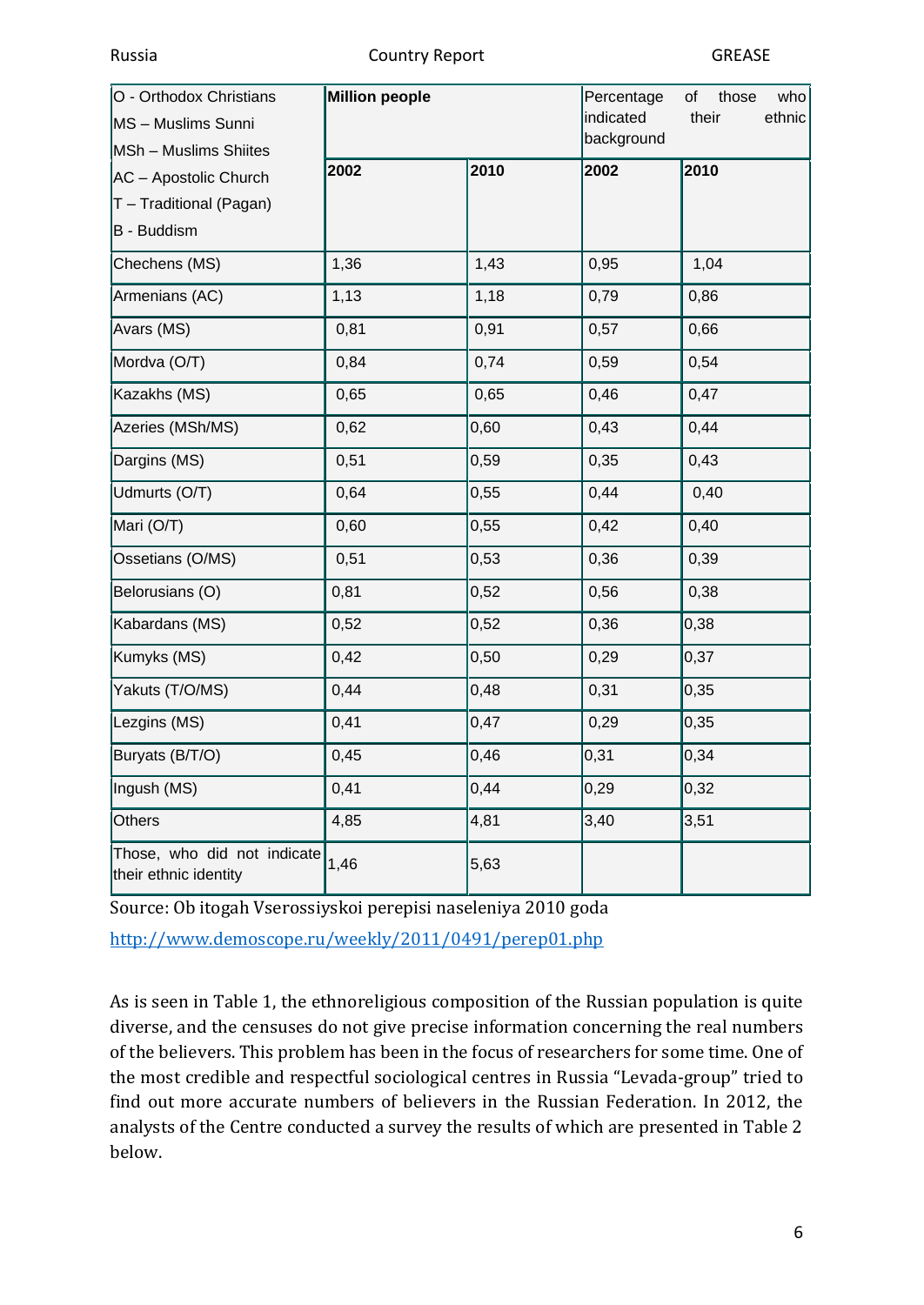|           | Religion                     |                      | Percentage of the population |
|-----------|------------------------------|----------------------|------------------------------|
| $\bullet$ | <b>Orthodox Christianity</b> | $\bullet$            | 74 %                         |
| $\bullet$ | No association               |                      | 10 %                         |
|           | <b>Islam</b>                 |                      | $7\%$                        |
|           | Atheism                      |                      | 5 %                          |
|           | Cannot answer                |                      | 2 %                          |
|           | Catholicism                  |                      | $1\%$                        |
|           | Protestantism                |                      | $1\%$                        |
|           | Judaism                      | $\bullet$            | $1\%$                        |
|           | <b>Buddhism</b>              | $<$ 1 %<br>$\bullet$ |                              |
|           | Hinduism                     | $<$ 1 %<br>$\bullet$ |                              |
|           | Other                        | <1%<br>$\bullet$     |                              |
|           | Refused to answer            | $0\%$<br>$\bullet$   |                              |

Table 2. The religious identity as declared by the population in the Russian Federation

Source: Levada-centre. Russians about religion <https://www.levada.ru/2013/12/24/rossiyane-o-religii/>

The data presented in Table 2 is based on the answers received to the direct question about a person's religious belonging. However, a deeper investigation of the question reveals a different picture. For instance, the sociologists found out that only 33% of those who declared themselves as Orthodox Christians visit churches to pray or to lit up a candle. A little bit less than that (29%) visit churches for the wedding ceremonies, funerals, baptism, or when "they feel like doing so". 24 % do not visit churches at all. Even less (11%) follow religious services or participate in some of them. And only seven per cent are considered by Orthodox priests as true believers as they confess regularly.<sup>3</sup>

A slightly better situation can be observed among the Muslims of Tatarstan and Bashkortostan. In these regions, the disparity between the declared belonging and the actual practice of religion's commands is not that big. Even though Tatars and Bashkirs are very much secularized, the revival of Islam is obvious in these republics. There are new mosques built recently, Islamic shops, and some people observe religious dress code.

<sup>3</sup> Zagvozdina D, 17/12/2012 V Rossii bolshe musulman. Novaia Gazeta. Available online https://www.gazeta.ru/social/2012/12/17/4894681.shtml (accessed 02/06/2019).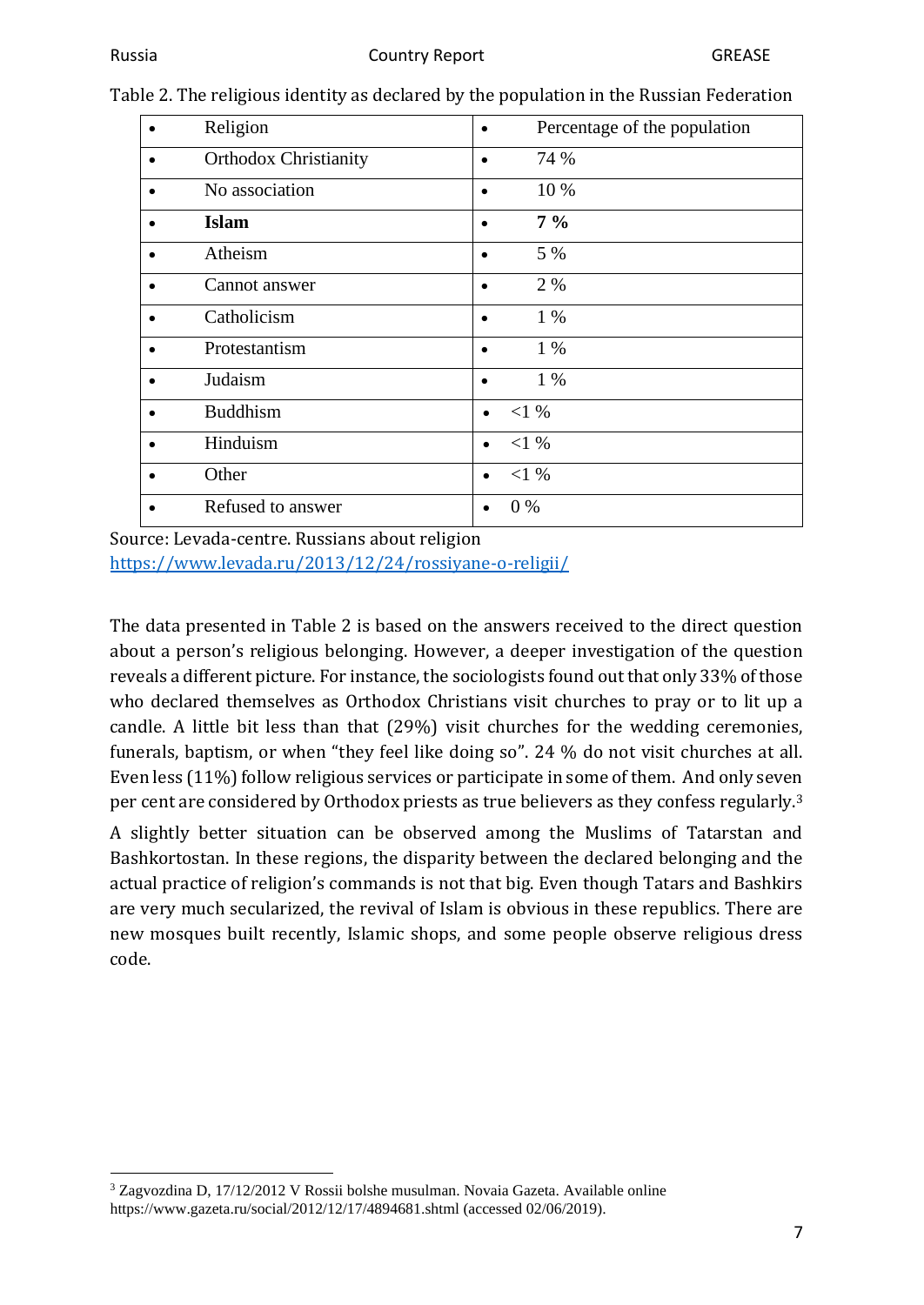#### Map 1. Russian Federation "Muslim" regions



The position of Islam is much stronger in the eastern part of the North Caucasus, where most of the population not only declare but also follow most religious prescriptions. This might be connected to the confrontational history of the region with Russia, which made the Islamic identity of the North Caucasians more salient. Furthermore, in dissimilarity to Tatarstan (53.2% of the Tatars) and Bashkortostan (29.5% of the Bashkirs and 25.4% of the Tatars), local ethnic groups in the eastern part of the North Caucasus constitute the overwhelming majority (over 70%). Such an ethnic composition implies societal pressure, which translates into the Islamization of society. However, even here it would not be correct to consider everyone a true believer. The experience of living in the Soviet state, as well as past state policies of Russification, undermined the religious identity of many (see Hertog 2005).

To sum up, the Muslim population in Russia, according to different estimates, is growing bigger. There are 12-20 million Muslims in Russia today and, according to some estimates, the Muslim population might increase up to 30 million by 2030 (Aliyeva 2014). Apparently, these estimates include "ethnic Muslims" - those who were born into Muslim families, claim their belonging to Islam, but do not observe the religious practice.

#### <span id="page-7-0"></span>**The state and religion**

#### <span id="page-7-1"></span>**The historic roots of religious radicalisation**

Islam became one of Russia's major religions since the second half of the sixteenth century when the Moscow principality started expanding into the territories of the former Golden Horde. The conquests of Kazan and Astrakhan khanates significantly increased Russia's Muslim population, which was not only incorporated but successfully integrated by the state. The integration of the Tatars (all Turcic-speaking Volga Muslims were identified in Russia as Tatars) and the centuries of living in the same state most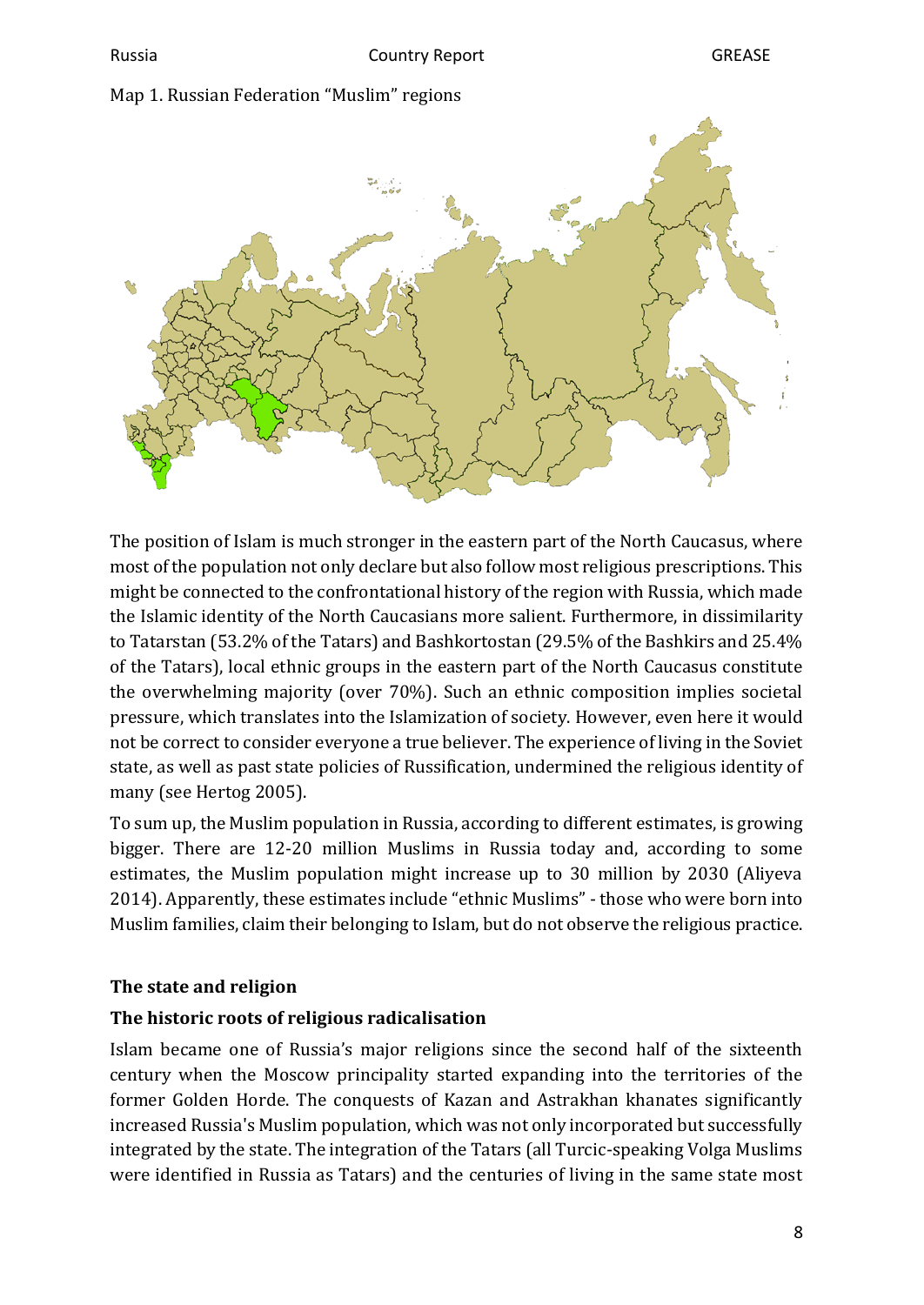probably contribute to the prevention of a massive religious radicalisation among the Volga Muslims today.

Later (in the nineteenth century) Russia's expansion and the consequent attempt to integrate North Caucasian Muslims were less successful. There are two main reasons for it. Firstly, the conquered nations had less (than in Tatar case) time for integration. Secondly, the prolonged conquest turned the Islamic identity of these nations into a primary collective identity. The distinction asserted between "Us" and "Them" by the war was strengthened by the harsh policies of Imperial Russia, and later the Soviet Union and the sovereign Russian Federation. For instance, the deportation of Balkar, Karachay, Ingush, and Chechen nations in 1944 became the chosen trauma for these peoples and contributed to creating the background for their later radicalisation (Williams 2000). The memory of the Caucasian War of the nineteenth century bears similar importance for Dagestanis. To sum up, the "suppressive state policies of Imperial Russia and later the Soviet Union prevented the effective integration of the North Caucasians" (Shabatsiuk 2014) into Russia and, in the words of Lieven (1998, 363) kept "the Muslim spirit pulsing in their veins" until the collapse of the USSR.

#### <span id="page-8-0"></span>**Radicalisation processes after the dissolution of the Soviet Union**

The conclusion made by Lieven concerning the "Muslim spirit" was probably based on the observation of the events that started unfolding in 1985. Mikhail Gorbachev's initiated perestroika (restructuring) provoked a huge revival of Islam. The scale of this revival can be realized through the growing number of mosques in the country. For instance, in 1985 there were only 47 mosques in the North Caucasus but just five years later there were already 431 mosques in the region (Pokalova 2017). Today, there are thousands of them and this number is still growing bigger.

In the early 1990s, Islam started becoming political (Henze 1995, 37). This was determined not only by the revival of religion but also by the appearance of the new (and politically active) branches of Islam on the territory of the former Soviet Union. The success of the missionaries, who brought these new branches of Islam, can be explained by two factors: 1) the ignorance of the Soviet Muslims, who were practicing exclusively cultural versions of the different branches of Sufi Islam; 2) the shattered reputation of the home-grown religious authorities, who discredited themselves by collaborating with the Soviet secret service, KGB (Souleimanov 2015). The words of the former Mufti of Tatarstan Ildus Faisov confirm the significance of the first factor. He describes the situation in the early 1990s in the following way: "Every Arab student for us was almost a Prophet Muhammad, we thought that now they (Arabs and Turks) will teach us the real [correct] Islam" (Souleimanov 2015). The second factor did not lose its importance even today. The state continues relying on the home-grown religious authorities and supports Sufi Islam over the other branches. This discredits Sufi Islam in the eyes of believers and especially of the youth, who see the institutionalized religion as part of the corrupt and unjust system, which increases the popularity of other branches of Islam (Starodubovskaia and Kazenin 2014).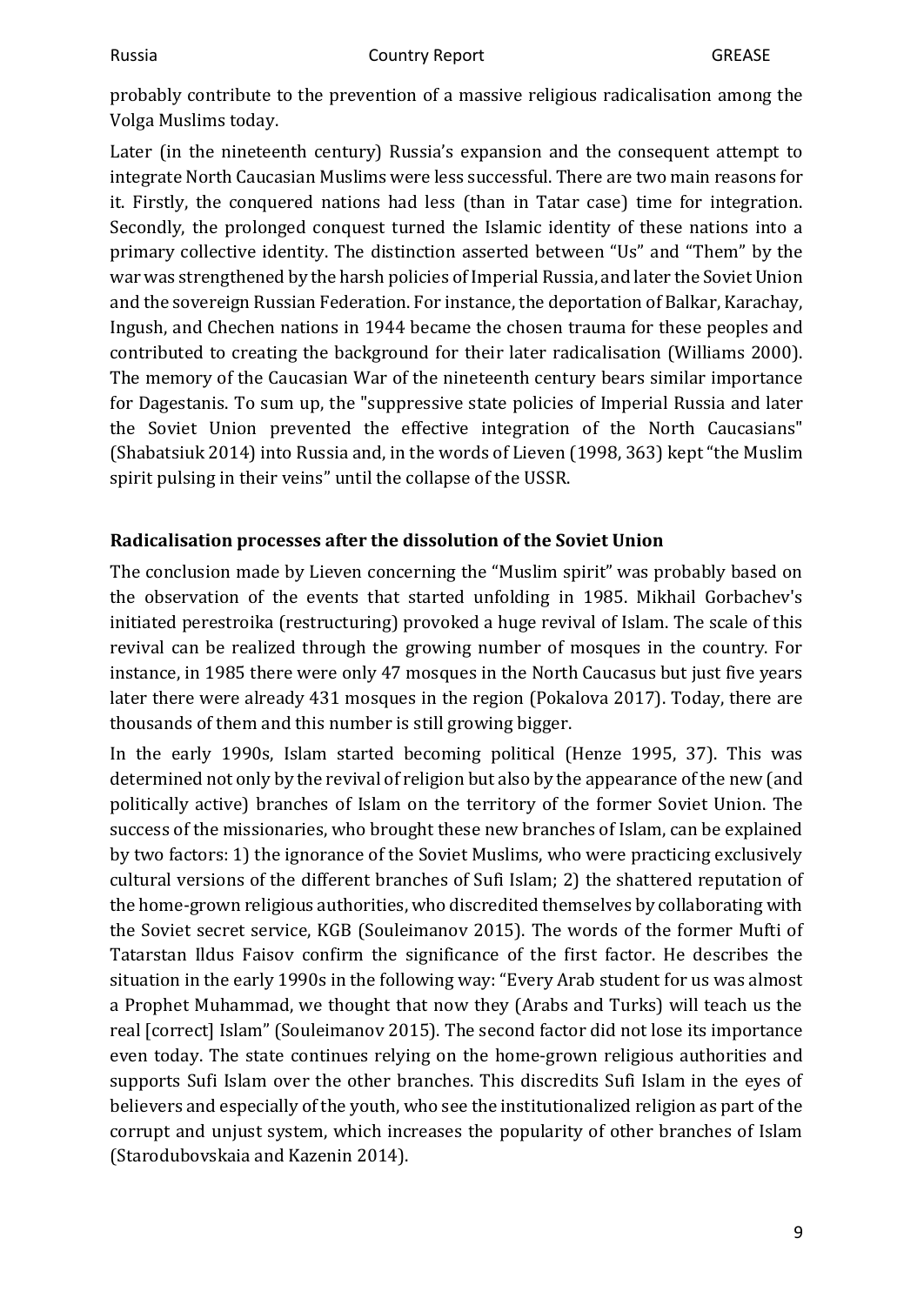Despite the mentioned factors, it can be agreed with Lieven (1998, 363) that before the start of the First Chechen War in 1994, there was no social or political basis for Islamic radicalisation in any Muslim populated republics of the Russian Federation. Indeed, the war of 1994-1996 changed the situation. It inspired further Islamization of the local nationalists, who were introduced to (and to a significant extent adopted) the new branch of Islam - Salafism. The latter was brought to the region by the international jihadists.

The Second Russo-Chechen War (1999-2009), which spilled over the borders of the republic, contributed to the Salafisation of the whole North Caucasus. The popularity of Salafism among the North Caucasians can be explained by several interrelated factors. Among them are the harsh policies of the state, the atrocities of the war, the fear of death, the economic hardship, etc. Therefore, as Hahn (2007, 2) notices, "radical Islam became a shelter for many, who were searching for remedies for their problems". Moreover, the war in Chechnya produced two correlating tendencies - it decreased the number of fighters and increased the level of their radicalisation. Those who remained on this path were truly ready to sacrifice their lives for the sake of God. Moreover, they have internationalized - it became irrelevant to them where to wage jihad. This can be surmised from the allegiance pledged by the North Caucasian jihadists to the caliph of the ISIS, Abu Bakr al-Baghdadi, in 2014.

To sum up, during the last three decades, Russia lived through very massive social and political upheaval. This instability contributed to the appearance of a politically active branch of Islam (Salafism) on the territory of the former Soviet Union. The adherents of this type of Islam became the backbone of the later radicalisation of the Muslims in Russia, who sympathized with the Chechen struggle for independence. Other reasons of religious radicalisation are presented after a brief introduction to the legal frame that regulates interaction between the state and religion.

#### <span id="page-9-0"></span>**The laws and regulations**

As was noted above, Russia has had a long and uneven relationship between state and religion. This can still be seen today in the legacy, which modern Russia has inherited from the state-predecessor: The Soviet Union. Especially, it is obvious in the state's attitude and its policies towards religion. In a few words, these policies are oriented to ensure the state's control over religion.

In the case of Islam, it comes as a state's attempt to recreate the Soviet system of religious education. In addition to this, the state tries to ensure control over the believers through the hierarchical system of religious institutions, which, theoretically, make Russian Muslims accountable to the central Muslim Spiritual Board. The promotion of the less political Sufi branch of Islam goes in line with these policies.

The new technologies that allowed more communication over the borders and the possibility to study in the world-famous religious centres, such as Al Azhar University, made these efforts of control by the state almost fruitless. Russia realizes this and tries to adapt to the new reality through new (in some cases updated) legislation, which aims to prevent religious radicalisation and to regulate the state-religion relations.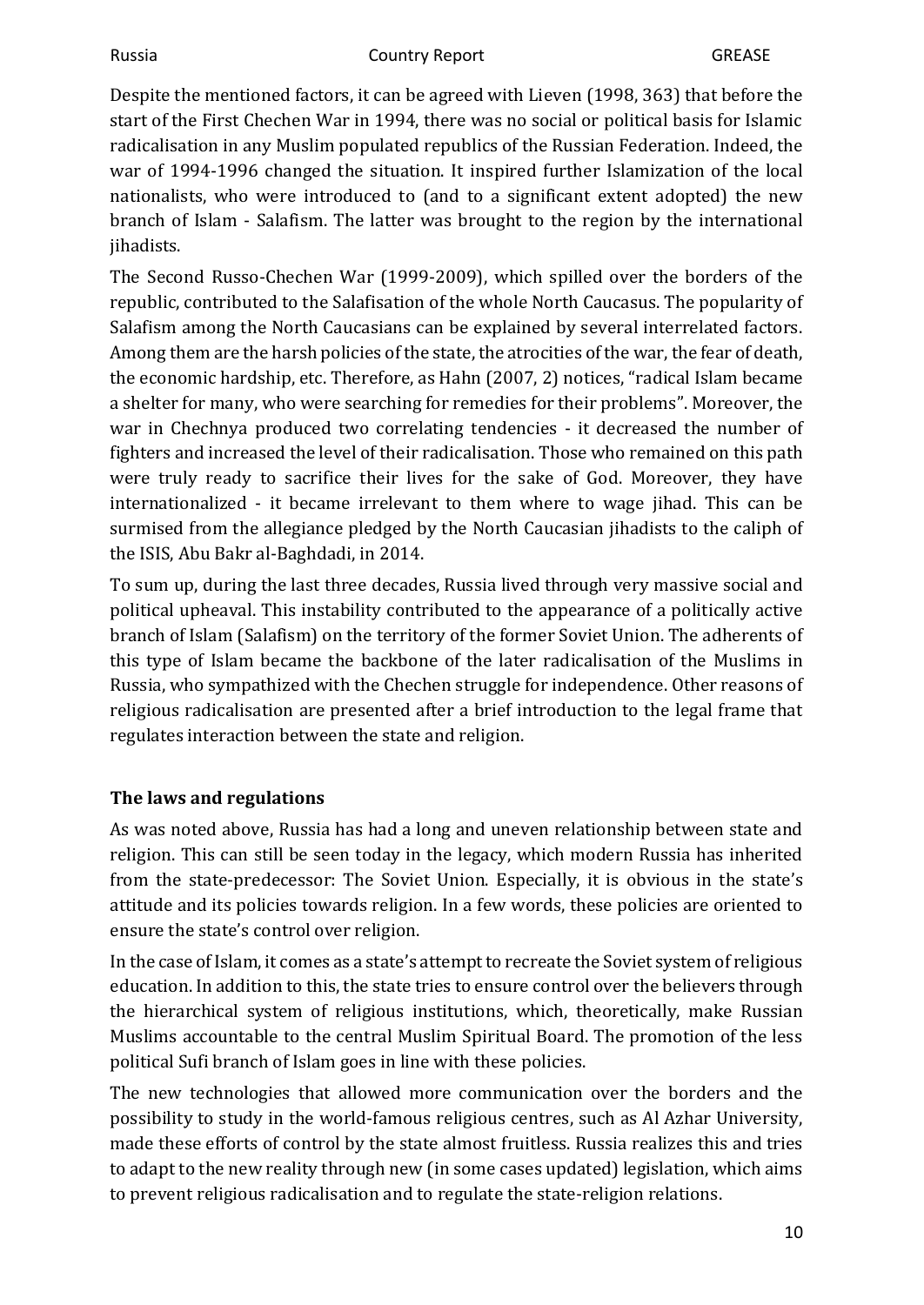Due to it being recent, the said legal frame does not constitute a huge body. Most of these regulations, that were adopted after Vladimir Putin's ascendance to power in 1999 (Hmyzova 2016) are presented in Appendix 1.

It should be recognized that Russia's legal frame provides a considerably good basis for countering and preventing radicalisation. However, it is not perfect and is often criticized due to its imprecision that allows loose interpretation of the terminology and thus inspires abuse of the law4. For instance, there were some cases when the accusation of extremism was based on expert opinion, which could not be unbiased (Gordeev 2015).

An interviewee for this report confirms:

"It is already some time that the police and FSB use this tactic. They find "an expert", who receives a payment for his opinion. The opinion of such an expert goes in line with what the police want to hear. Obviously, no respectful expert would do so. Well…, sometimes they trick even decent experts. Usually, they ask their opinion regarding only a small excerpt, which might seem as extremist propaganda. But in the context of the whole text, it would not seem so. That's how sometimes a book, which is, in fact, a scientific work, can end up in the list of the extremist literature and that's how some people end up in prison for nothing…" (Moscow 18/03/2019).

In addition to this, public criticism targets the local legislation. Based on the presented documents each subject of the Russian Federation is entitled to initiate its program for preventing or countering terrorism and religious extremism, adapting it to the local needs. This freedom resulted in the creation of multipurpose programs, plans, strategies, and documents with limited access. These documents are usually available only to the local law enforcement bodies and in many cases clash with the Federal Laws. Among those available for the public eyes, human rights activists usually mention the law N47- R3 "on the prohibition of the extremist religious activities, and administrative responsibility for the infringements of the rules that regulate religious activities" (Kabardino-Balkaria) and the equivalents of it adopted in Dagestan (in 1999) and Chechnya (in 2001). The law allows a loose interpretation of the key terms such as extremism and, according to the leading Dagestani sociologist Zaid Abdulagatov (2014), results in the rather unlawful behaviour of the police officers. The lack of accountability creates a negative image of the police force, the judicial system, and the state in general, which translates into people's (sometimes radical) protest reaction.

#### <span id="page-10-0"></span>**Reasons for religious radicalisation**

The previous sections have established that some of Russia's regions (especially the North Caucasus) are more inclined towards radicalisation than others. This is mostly due to historical factors, such as the long and bloody conquest and the comparatively short time of (and hence not very successful) integration. The constantly recurrent

<sup>4</sup> T. Lokshina, 03/10/19. Bogus Terrorism Charges Against Russian Journalists <https://www.hrw.org/news/2019/10/03/bogus-terrorism-charges-against-russian-journalists> accessed 03/10/19.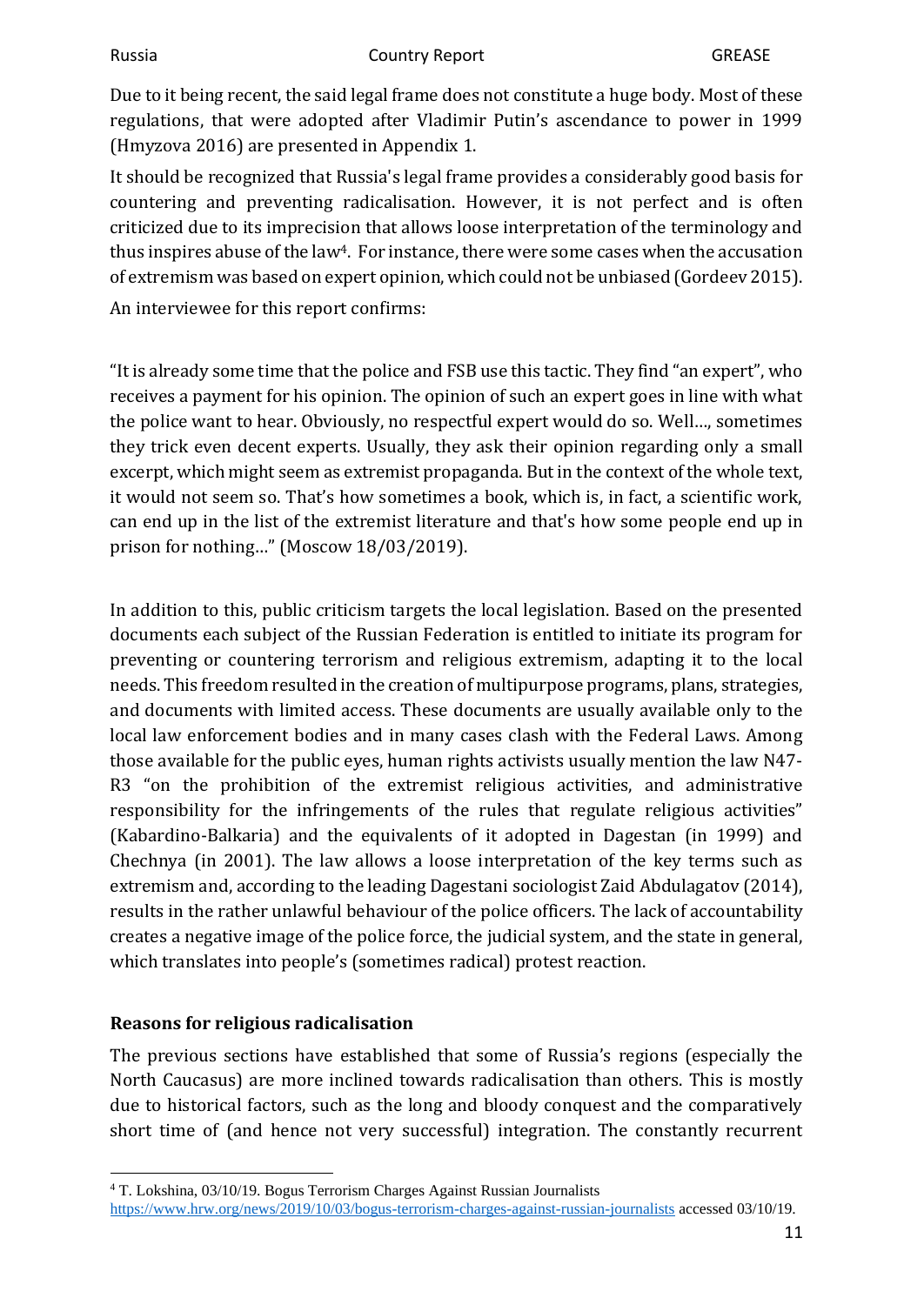clashes between the state and the society and the arbitrariness of the authorities also encouraged the predisposition of the North Caucasians towards radicalisation (Abdulagatov 2014).

However, some other factors and reasons also play a significant role. One of them is a global tendency of radicalisation. New technologies, the openness of the borders, the possibility to study abroad, etc. made it impossible to avoid the global tendencies of Islamic radicalisation. The vulnerability of Russia, as is claimed by Gadzhiev and Gadzhiev (2011), is due not only to the new technologies but also due to the collapse of the older system. Since the dissolution of the Soviet Union, Russia became an attractive field for Islamists, who would often visit the country to spread their ideas and promote Salafism (Souleimanov 2015).

However, even these scholars who follow the official discourse agree that the state's weakness have also contributed to the spread of radical ideas to a large extent. According to Yakhyaiev and Sultanakhmedova (2017), the radicalisation happens because Russia abandoned the Soviet mechanisms of control and patriotic education of the youth (the most vulnerable part of the population) and did not replace them with anything yet.

After presenting the factors that might have contributed to the spread of radical ideas, the section further investigates the reasons of radicalisation in Russia. These reasons, following the suggestion of Yakhyaiev and Sultanakhmedova (2017), are grouped into four categories: **socio-economic**, **socio-political**, **cultural-ideological**, **and personalpsychological**.

**The socio-political reasons** of religious radicalisation are very tightly connected to the historical circumstances that were partly presented above. The years of perestroika (restructuring 1985-1990) and the decade that followed the collapse of the Soviet Union can be characterized as the years that laid a favourable background for the chaos, lawlessness, and hence - radicalisation. The state was weak, the attempt to change the country from totalitarianism into democracy resulted in anarchy, and the law merged with the crime. In brief, people ended up in a situation when one could not rely on the state institutions in the search for security (see Makarov 2011). The burgeoning separatist and nationalist movements also contributed to the later radicalisation.

The situation was exacerbated by the high unemployment and the lack of opportunity for upward socio-economic mobility, which were partly caused by enrooted corruption and nepotism. The latter problems were especially visible in the North Caucasus, where the clan connections determine the possibilities of employment and the social status of an individual. In addition to this, there is a need for transparency in the political process. This situation created demand for justice, which could not be realized due to the corrupt nature of the power institutions and the lack of effective democratic measures. This, in turn, eased the spread of radical ideologies, which suggests an alternative that seems much more attractive to people than the present situation. Therefore, the idea of fighting for a just state/system or even dying for it for many seems a much better alternative than being stuck in the limbo of today. In a few words, all that is needed to radicalise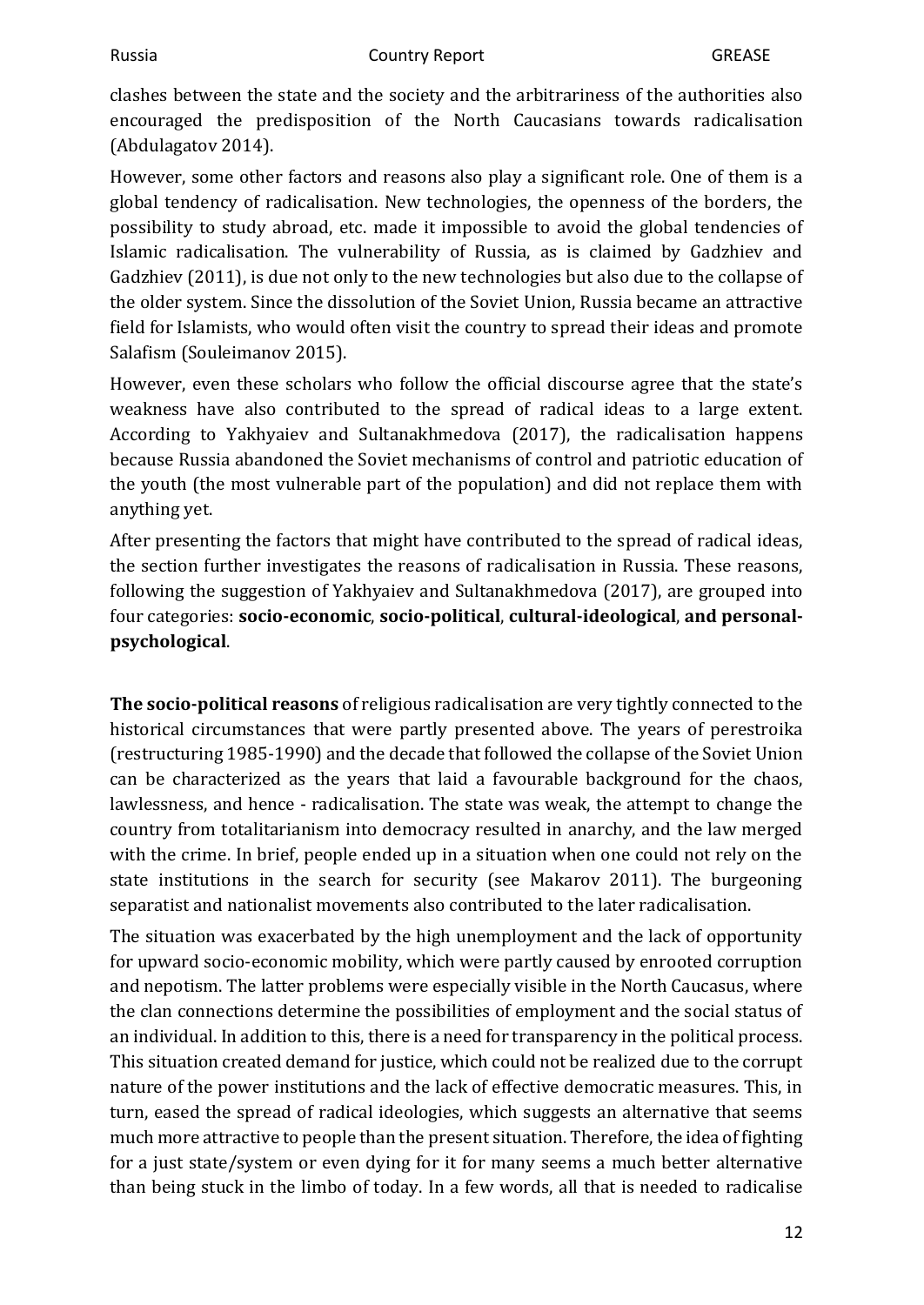people in such a situation is a well-presented ideology and a vision for a better future, which can be achieved only by radical means.

**The socio-economic reasons** of radicalisation in Russia are tightly connected to or even based on socio-political ones. They are rooted in the systemic crisis that swept across the Russian Federation in the 1990s. The components of this crisis play a big role in spreading protest sentiments among Muslims, which were then channeled towards radical interpretations of Islam. Among the components of this crisis, there are problems associated with the poor performance of the Russian economy, which is connected to the inefficiency of the political institutions and their inability to ensure stable economic growth and a decent quality of life. The gap between the authorities and the common population, as well as corruption, creates a basis for the population's dissatisfaction, which is exacerbated by the high level of unemployment and the lack of opportunities for a personal career.

In some regions, the systemic and economic crisis had a larger impact than in others. Particularly, it is apparent in the North Caucasus, where unemployment reaches up to 60% and where the level of radicalisation is the highest (Souleimanov 2016). Up until now, the authorities were ineffective and unable to solve the problem of unemployment and to reduce the dependency of the North Caucasian republics on subsidies from the Federal Centre. This dependency makes the budget a focal resource, the access to which is perceived as a possibility to ensure a stable income. Hence, an unprecedentedly high level of corruption on all levels of governance.

Such a situation contributes to the spread of radicalisation as a reaction and a search for social justice. It also facilitates the recruitment process for radical Islamists. As a result, corruption has been widely cited by the radicals in their appeals to the population and as an encouragement to join the jihad to restore social justice (Pokalova 2017). Therefore, as Yarlykapov (2016) claims, corruption and social injustice are among the reasons of the radicalisation.

**Cultural and ideological reasons** for religious radicalisation were partly discussed above as they are related to the history of the Russian conquest of the Muslim territories. The resistance to the Russian advance made the Islamic identity of the local ethnicities more salient and resulted in a difficult process of integration, the consequences of which can be felt even today. For instance, labor migrants from the North Caucasus are not particularly welcome in other parts of Russia (Shabatsiuk 2014). This claim is supported by worrying statistics compiled by the Levada-center. The statistics assert that up to 60% of the respondents feel negativity or even hatred towards the newcomers from the Caucasus, which most probably was one of the reasons for a similar or even harsher reaction from the North Caucasians. It is also known that up to a half of the Russian inhabitants supported the slogan "Stop feeding the Caucasus" (Shabatsiuk 2014), which demonstrates the negative attitude towards the North Caucasian republics and their population in general. This deepens the rupture between the Russians and the smaller ethnic groups in Russia. The "unwanted newcomers" develop a stronger association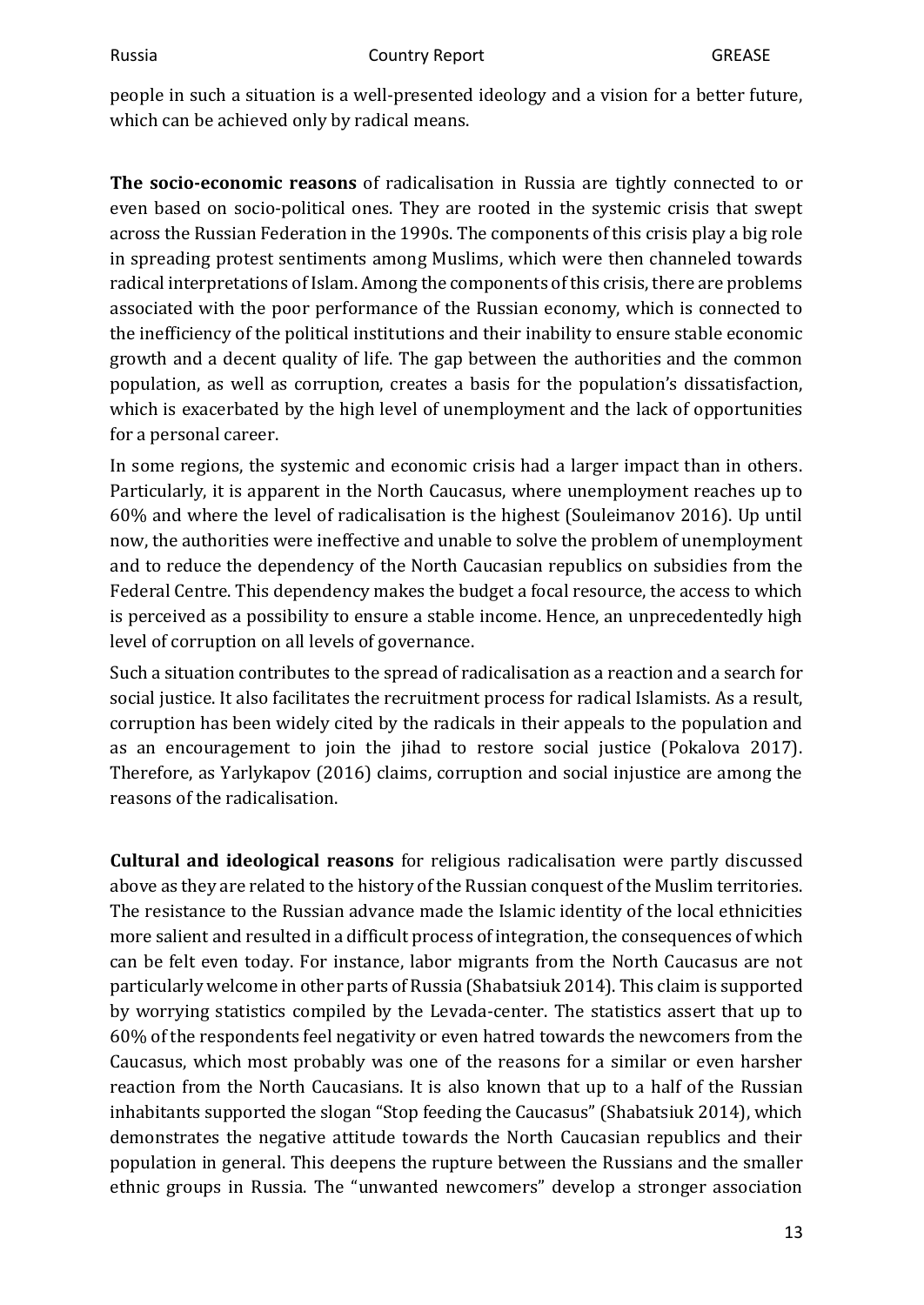with the religious kin groups and are ready to be radicalised. Even less prone to radicalisation ethnic groups such as the Tatars are keen to support their religious affiliates against the authorities or religiously different ethnic groups. As one of the informants for this report claimed: "Russia's attempts to suppress Tatar ethnicity had an opposite effect - people now are more and more interested in their roots and religion" (Kazan 19/03/2019).

In the North Caucasus, the situation is exacerbated by machism and general violence, which is very much embedded in the local culture. As one of the respondents for this report from Dagestan asserted:

'We are Caucasians, and for us, it does not take much to get violent. If other people can take things easy, we cannot. We start fighting at once. Therefore, sometimes it is easier to accuse us of being radicalised, even if we are not' (15/01/2019, Skype interview).

The level of radicalisation can also be dependent on the youth bulge. As is argued by Malashenko (2007, 31), the population of the North Caucasus is growing quite fast comparing to the rest of Russia. Over the last two decades it increased about 20%. This increase means that there are many young people in the region. Their dissatisfaction with the current situation can be a reason for radicalisation.

**Personal-psychological reasons** are also connected to all the mentioned above. For instance, the phenomenon of the Chechen female terrorists, who were generally known as Black Widows, can also be categorized as such. The nickname "Black Widows" originates from the black (mourning) clothes of women, who lost their husbands or brothers during the Second Russo-Chechen War and decided to retaliate. The motivation of their behavior, classified as terrorist, is rather ingrained in the local tradition of blood revenge, which even now is not considered (in the region) as something that stands out of normality. The way they have chosen to seek revenge was rather unusual though.

The extremist acts of youth provoked by the disagreement with the older generation can also be considered as the personal-psychological reason for radicalisation. As is known, in the traditional societies of the North Caucasus, youth is usually doomed to take secondary roles. The radical branches of Islam encourage to change this situation and youth is keen to adopt these "liberating" ideas in opposition to the suppression by the older generation.

This section can be summed up with the results of the sociological survey conducted in Dagestan in 2011 (the region started taking the "leadership" in the amount of the terrorist acts in Russia since 2010). The survey demonstrated that the population became aware of the existing problems and the reasons behind the radicalisation of youth. The largest batch of the respondents (37%) out of 500 (randomly chosen) considered unemployment as the main reason behind radicalisation. The second biggest batch (16%) claimed that radicalisation became possible due to the unsatisfied work of law enforcement bodies and the fearful system of power. Twelve percent of the participants named corruption as the main reason for radicalisation. Ten percent argued that radicalisation is boosted by the population's dissatisfaction with the local authorities. The lack of a non-religious political opposition was mentioned by nine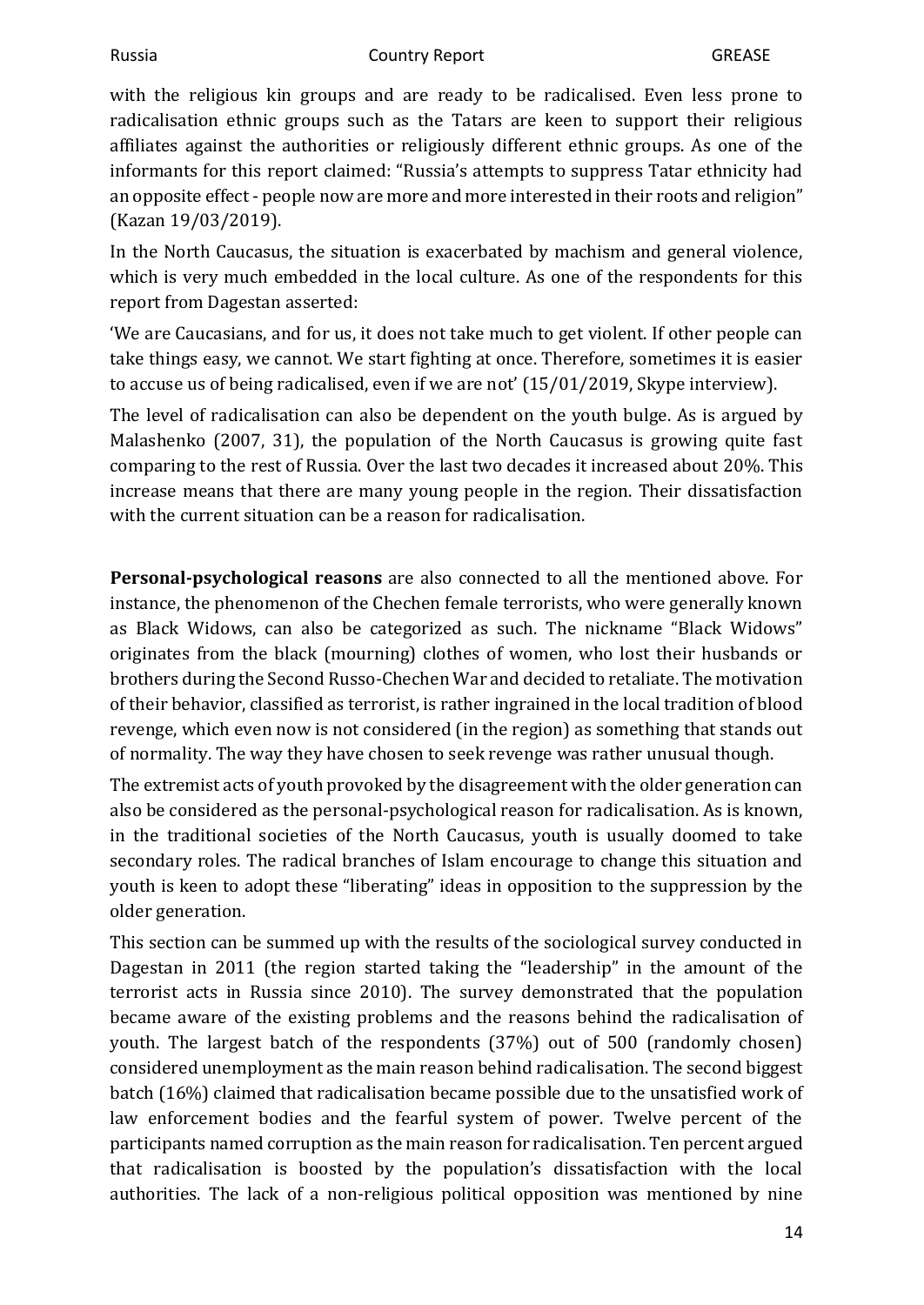percent of the respondents. And only seven percent claimed that radicalisation was incited by the contacts of the North Caucasian Muslims with those from the Middle East (Muslimov 2011). Although unemployment is mentioned as the first reason of radicalisation, it is apparent that the respondents tended to blame the authorities (in different ways) for radicalisation in Dagestan. Certainly, a similar sociological survey in the different parts of Russia might have raised the different problems as the most important one, but to a large extent, the reasons, most probably, would be repeated.

#### <span id="page-14-0"></span>**Preventing radicalisation in Russia**

Same as in many other countries, the state institutions play the most important role in fighting radicalisation in Russia. In doing so, they utilize a variety of methods. All these methods can be grouped under two large categories. The first category includes the methods that actively counter the outcome of radicalisation in the form of extremism or terrorism. This, usually, means involvement of the law enforcement organizations or military forces and the reliance on coercion and force. The second category can be named as passive-preventive. It includes all those methods that warn about the danger of extremism, educate people about its perils, teach how to recognize the signs of radicalisation, and encourage them to oppose it. In doing this, the state relies not only on the law enforcement bodies but on civil society too. Non-governmental organizations can be a part of educative and other programs that are usually developed or controlled by the state.

The detailed explanations of the methods that are used in Russia to counter and prevent religious radicalisation are presented below starting with the most popular ones coercive.

#### <span id="page-14-1"></span>**Actively countering extremism**

Since 1999, when the then chief of the Federal Security Service (better known by its Russian acronym FSB) Vladimir Putin was appointed as the prime minister of Boris Yeltsin's government, Russia turned into a hawkish state in the foreign and domestic politics. Especially rigid was the approach of the new prime minister towards terrorism. Putin's position concerning it has never changed since he declared that there will be no negotiations with terrorists. He reiterated it many times on different occasions, even using Russian slang: "So if we find them in the toilet, excuse me, we'll rub them out in the outhouse …"5 This became a motto for the law enforcement institutions, who were ready to "rub out" terrorists together with the civilians, which they did in the Dubrovka Theatre in 2002 when the special forces finished the hostage drama by gassing terrorists together with the civilian victims. The same motto was followed in Beslan in 2004 when the military turned the school hostage crisis into a bloodbath. The same happened on many other occasions that received less extensive international coverage.

<sup>5</sup> Fifteen years of Vladimir Putin: in quotes

[https://www.telegraph.co.uk/news/worldnews/vladimir-putin/11588182/Fifteen-years-of-Vladimir-Putin-in](https://www.telegraph.co.uk/news/worldnews/vladimir-putin/11588182/Fifteen-years-of-Vladimir-Putin-in-quotes.html)[quotes.html](https://www.telegraph.co.uk/news/worldnews/vladimir-putin/11588182/Fifteen-years-of-Vladimir-Putin-in-quotes.html)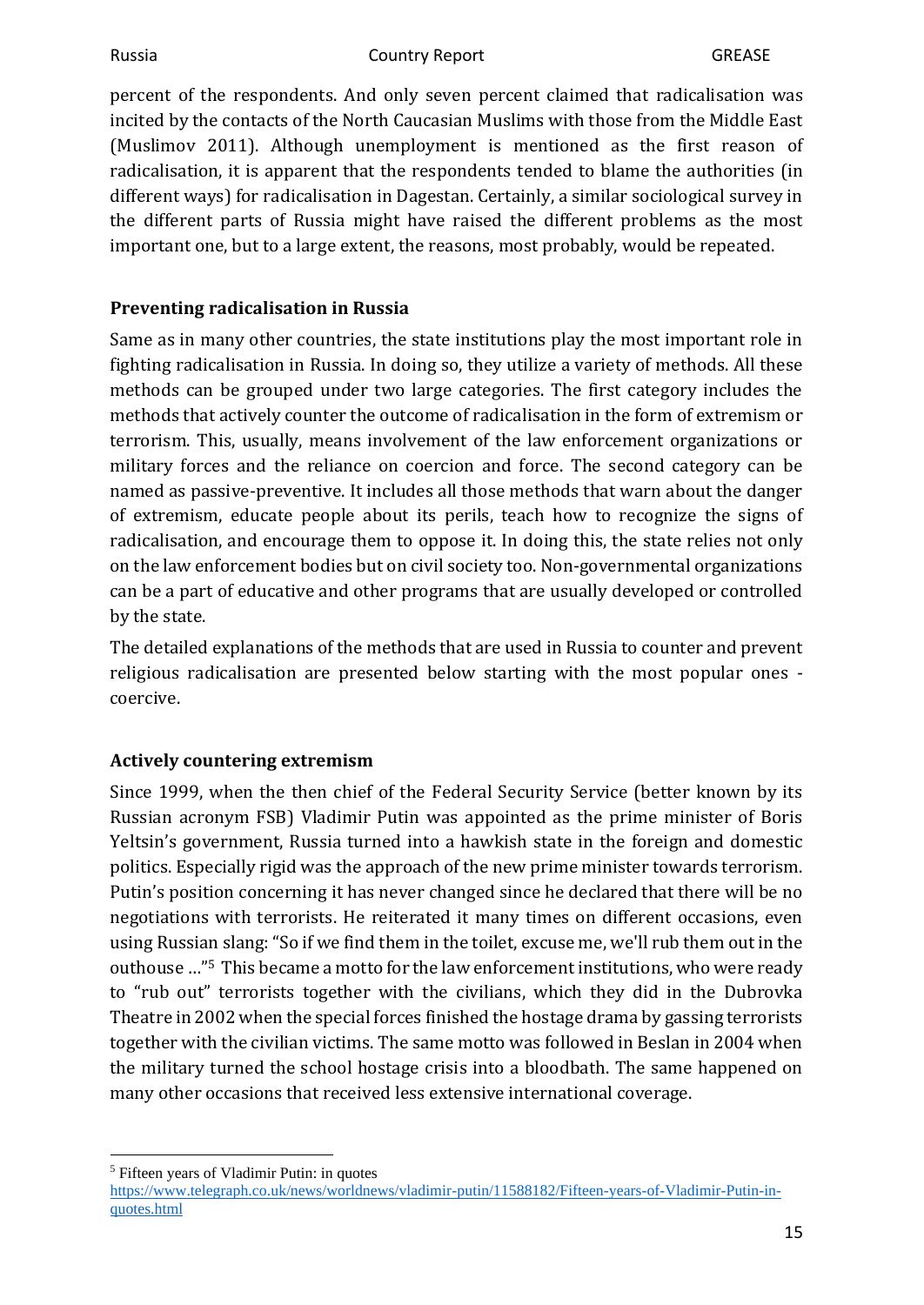#### Russia **Country Report** Country Report **GREASE**

The local authorities also follow this command eagerly. The alleged fighters are being abducted, tortured, and killed without formal trials. For instance, according to the Novaya Gazeta and Human Rights Centre "Memorial", only in January of 2017, the Chechen police forces executed 27 people without any legal process (Sokirianskaia 2019). The statistics of the years before, especially in the North Caucasus, are much more appalling. The Chechen authorities persecute even the relatives of the alleged fighters. They burn down or explode their houses and oust them out of the republic or abduct and keep them as hostages until the fighters surrender. People do not have any protection mechanism from this kind of state repressions (Starodubovskaya and Kazenin 2014), which continue even after the death of a fighter. It became a common practice to fire the widows of the fighters from work and to deprive them of the social and financial support that they are entitled to. Less harsh policies are adopted by the governments of the Kabardino-Balkaria and Ingushetia. Indeed, Ingushetia is the only republic, which declared that it will invest time and money rehabilitating the widows of the fighters (Sokirianskaia 2018).

In general, the main target of the preventive methods in the North Caucasus is those who follow Salafi (commonly known as Wahhabi in Russia) Islam. The adherents of Wahhabism/Salafism are synonymized with terrorists since the time of the Second Russo-Chechen War of 1999-2009. Therefore, those who practice this type of Islam, are under constant threat of being detained or killed, especially in Chechnya and Dagestan. The exterior attributes such as long beard and short trousers usually suffice to identify a person as Salafi.

The head of the Chechen Republic Ramzan Kadyrov publicly declared that adherents of Salafism ("the Satans" in Kadyrov's terminology) do not have a place in Chechnya and that they "should be killed". This was reiterated by a close Kadyrov's associate, the deputy of the ministry of interior affairs Apti Alaudinov on Grozny TV. In the address to his inferiors he stated: "I swear by Qur'an, if there is any little resemblance with Wahhabis…, I personally told – hack them down. Who you can imprison – imprison, if you have a chance to put something into the pocket [meaning drugs or weapons] and accuse after - do it. Do whatever you want, kill whoever you want" (in Malashenko 2014). And the police forces even on the municipal level do their best to complete Alaudinov's order, as every extremist attack on the territory of their district means the end of their career. For the locals, it means a round of "preventive works", which usually result in the detention of 150-200 people. As a rule, the police keep the detained in secret places for a few weeks regularly beating them, which is also considered as an effective method that prevents probable radicalisation (Yarlykapov 2018).

In dissimilarity to Chechnya, Dagestan's authorities were more willing and persistent in the search for a dialogue with the Salafi adherents. For instance, in Dagestan (in 2010- 2012), by the order of president Magomedsalam Magomedov, the authorities stopped repressing Salafi Muslims and their businesses, and this decreased the pool of potential fighters. However, after some time the police returned to their repressive methods, which eventually pushed the Salafis back to the underground.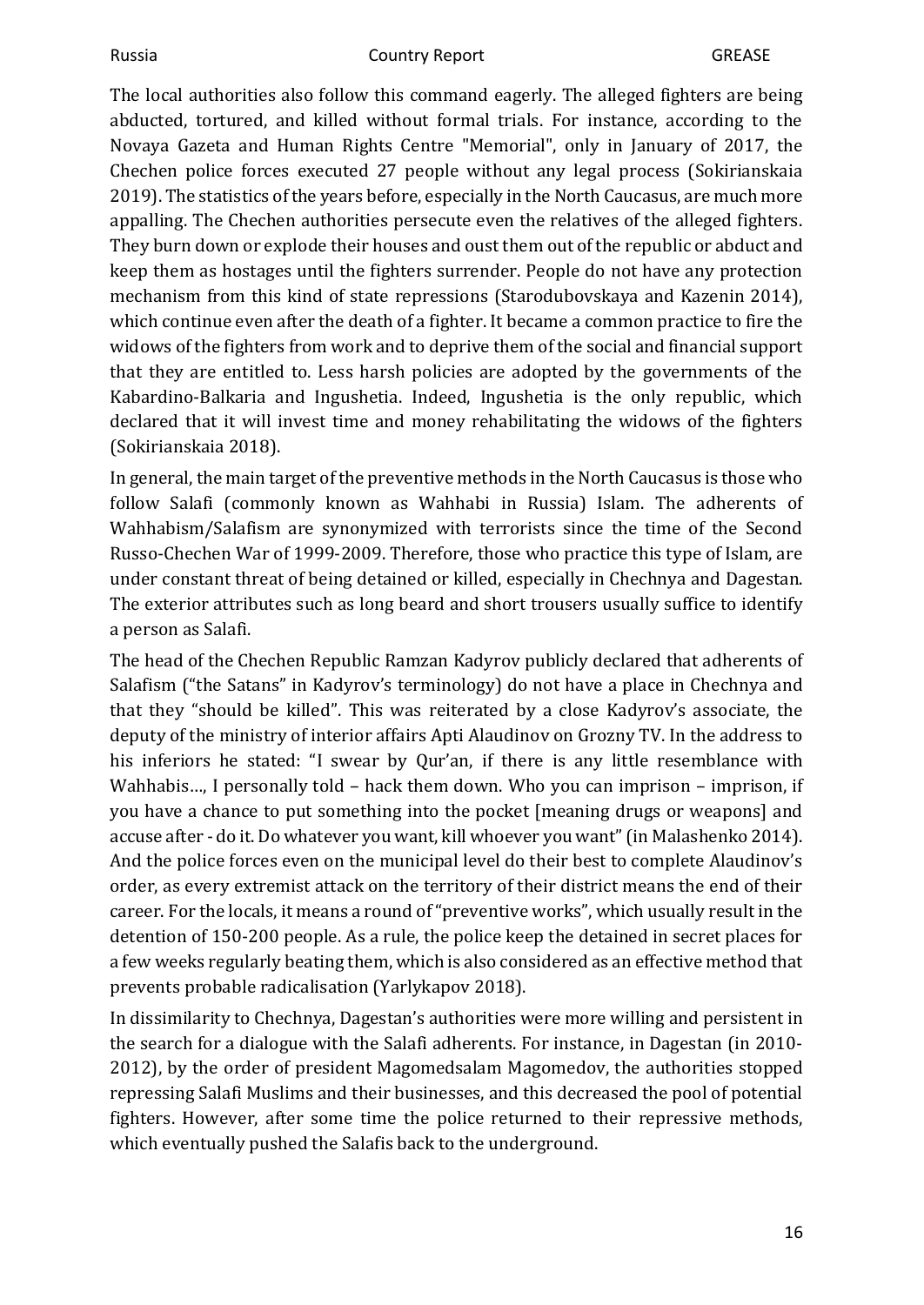#### <span id="page-16-0"></span>**Soft power methods**

Despite considerable success in coercion, Russia's government came to the understanding that it is impossible to win against religious extremism relying only on brute force. Since 2010, the authorities have turned to soft power methods, which are also called preventive in Russia. The central government, as it was partly explained above, entitled the local authorities to choose their ways of countering and preventing radicalisation. Hence, these methods differ from region to region and yet can be united under the categories of informative-educative and ideological-repressive. The informative-educative methods designed to 1) explain the essence of religious extremism and its danger; 2) form a negative opinion about it, and; 3) encourage people to join a fight against it. The ideological-repressive methods aim at 1) propagating socially important values; 2) promoting "peaceful" Islam over the "dangerous" form of it, and; 3) controlling the possible spread of the Salafi Islam. The detailed description of the said methods, which are practiced in some of the North Caucasian republics (Dagestan, Chechnya, Ingushetia, Kabardino-Balkaria), Tatarstan, and Bashkortostan are presented further below.

#### *Informative-educative methods*

The informative-educative methods include different types of preventive activities such as meetings, lectures, mount marches, advertisements, games and simulations, special programs on TV etc. (see Kucheriavyi 2014, Levkina and Shatskaia 2014). These activities usually are being supervised or facilitated by the University lecturers, experts, specially trained police officers, local and federal authorities. For instance, a round table "The territory of peace", where students of the Kazan Innovation University presented their ideas on how to counter extremism on 06/03/2019, was organized under the auspice of the government.

Other popular activities include the state's efforts to publish and spread leaflets that inform the population on some aspects regarding terrorism and extremism. Others encourage people to be vigilant and to report anyone suspicious or to support those who need help. For instance, one of the leaflets invites people not to be indifferent to those, who seem "unhappy, lonely, and humiliated …" Timely provided support, according to the leaflet, can save many lives (Hmyzova 2016).

In addition to state activities, NGOs also started participating in the prevention of religious radicalisation. For instance, Chechen NGO "Women for development" works with women by discussing the Internet love stories, which in some cases resulted in women moving to live in the ISIS-controlled territories. Another organization "The Objective" organizes trainings, invites psychologists, lawyers, and people who came back from the ISIS-controlled territories to share their insights with the university, college, or high school students.

Most of these activities were mentioned by the participants of the online discussion on terrorism in the North Caucasus, which was hosted by the online media platform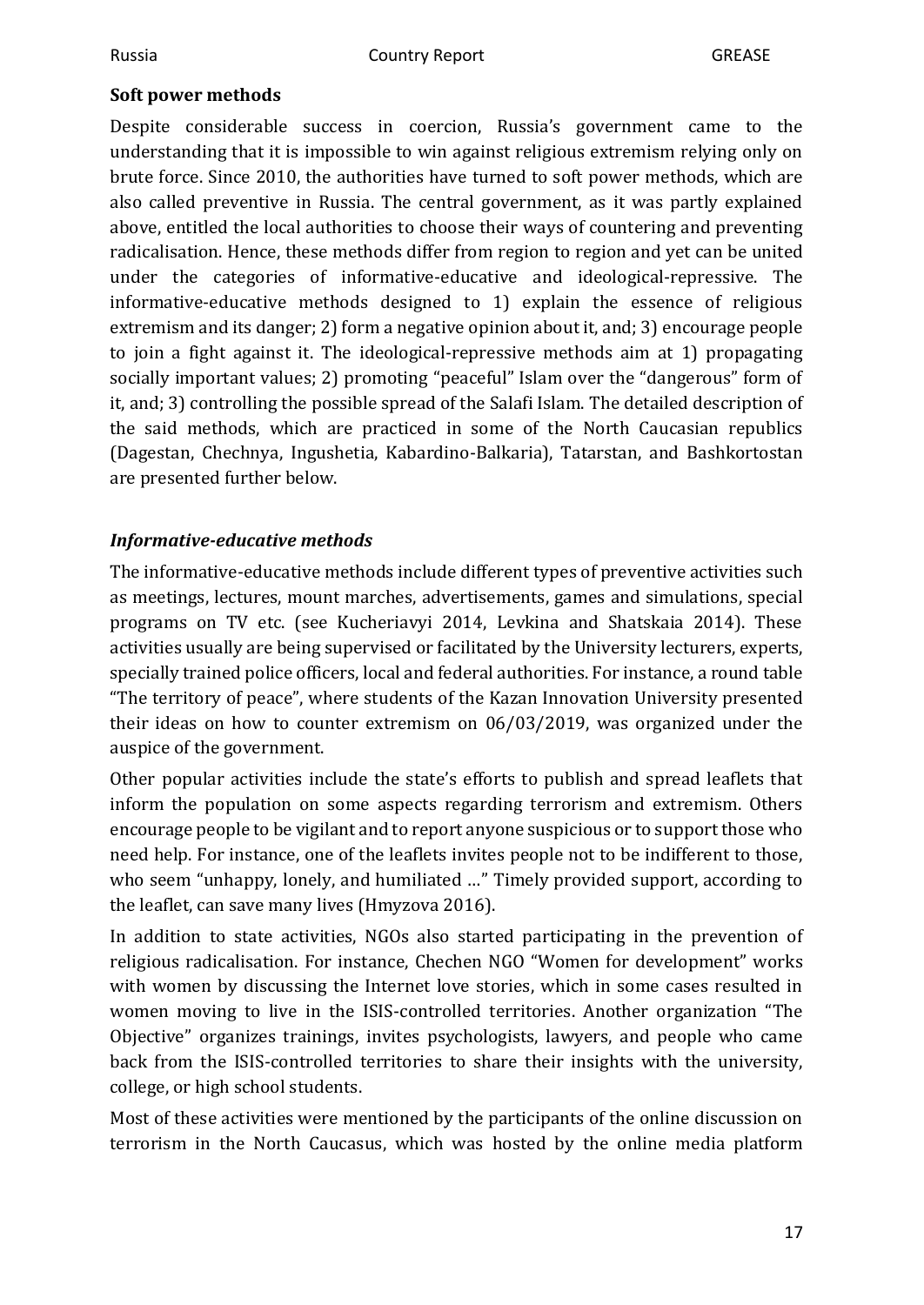"Caucasian Knot" in February of 20196. The participants agreed that the state made very big progress in countering religious radicalisation and incorporating soft power methods into the prevention of religious radicalisation. However, most of them are either developed insufficiently or have a too formal approach. For instance, experts claimed that the state has not developed yet a sophisticated counter-narrative that would explain the evil nature of the ISIS and convince the population that it is not a "dream state", as the ISIS propaganda depicted it. Another example of formality and ineffectiveness is the participation in the preventive activities of those who came back from the ISIS-controlled territories. This would seem a brilliant idea, but as a participant of one of such meetings (Tatyana Lokshina), who works for the Human Rights Watch organization, claimed, 95% percent of the meeting was dedicated to praising Ramzan Kadyrov and the Chechen authorities.

Another method that has been tried in the republics of the North Caucasus is the reintegration of the former fighters. In each republic, the programs of reintegration had some specifics, but in many cases, the promises not to persecute those who returned to peaceful life were not maintained, and this diminished the efficacy of the program.

#### *Ideological-repressive methods*

Ideological-repressive methods are closely bonded with the educative. The state tries to promote Sufi Islam, which is called in Russia "traditional" and which is considered to be peaceful. This is done on several levels: universities, high schools, and primary schools. There are several Islamic Universities in Dagestan, Ingushetia, Chechnya, Kabardino-Balkaria, Moscow, Tatarstan, and Bashkortostan. They all are linked with the state universities of the Russian Federation and oriented to prepare students for promoting the "traditional" Islam. In some republics, the preparation starts from the school. For instance, in Chechnya, the authorities obliged local imams to promote traditional Islam in the schools. They consider this as one of the main methods that help prevent religious extremism and its ideology. In every school, there is a responsible person, usually a deputy of a director, who monitors the "spiritual development of children". These people are delegated by the republic's Muftiate (the highest religious institution). Moreover, the Muftiate obliges parents of the primary school pupils to declare and register their belonging to one or another Sufi branch of Islam. The authorities also invest in opening new religious schools, mosques, and schools of hafizs (those who learn the Qur'an by heart). On TV, there are regular programs that explain Islam and how to live following it (Gadayev 2014). The Muftiate and the Spiritual Board of Muslims in the Chechen Republic play a central role in this. These religious institutions have developed a hierarchic system that allows the spreading of ideas and the monitoring of the situation across the republic through the local mullahs, who are responsible to the Imams (leaders) of the mosques and the settlements, who in turn are accountable to Qadis (the

<sup>6</sup> The online discussion. Profilactika ekstremisma I terrorizma na Severnom Kavkaze, v poiskav idealnoi modeli. 28/02/2019. Available on [https://www.kavkaz-uzel.eu/forum/online\\_topics/6160](https://www.kavkaz-uzel.eu/forum/online_topics/6160) accessed 28/02/2019.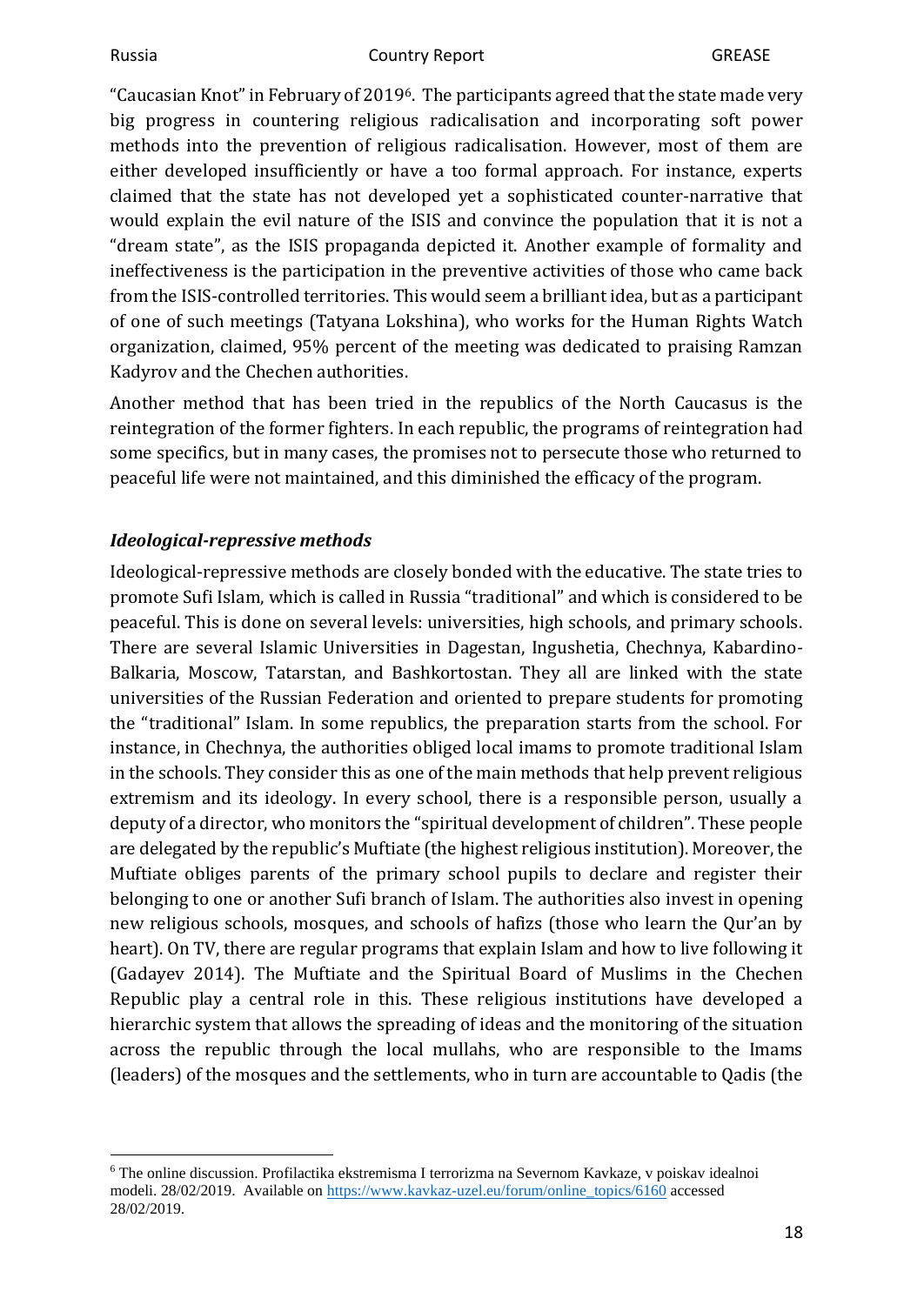magistrates of Sharia courts) of the districts. The latter have access to the Mufti (the head of Muftiate) himself and the Spiritual Board of Muslims (Gadayev 2014).

There are also "soft" repressive methods that the authorities in some republics rely on. For instance, Dagestan's authorities in 2015 introduced a new practice, which is commonly known as a prophylactic registry. By doing this, they aimed to create a list of people who could be potential terrorists or extremists. This was intended to refrain them from extremist or terrorist activities, as they would know that they are under close supervision. However, this idea turned into another way of terrorizing people by the police. In many cases, this registration would ruin people's lives, their good rapport with neighbors, and would even result in psychological trauma for school children, as the police would visit and interrogate even them. At the peak of this activity, there were as many as 16,000 people on the republic's list.

Closing Salafi mosques in some republics (e.g. in Dagestan and Kabardino-Balkaria) was considered as another preventive method. Regular police raids during the Friday prayers and detention of up to 200 people during such raids were also among the means of the police.

Like the informative-educative, ideological methods have their faults. For instance, those who are responsible for the "spiritual development" of pupils in the schools are described by school teachers as rather uneducated. "Usually, they are people who cannot find any other jobs. It is quite an easy job, which does not require any qualifications. And they do it in a very superficial way"— Sokirianskaia (2019) quotes one teacher from Grozny.

To sum up, the majority of the methods that are in use in Russia are not as efficient as they could be. Some of them have degraded into formalities; others do not hit the target precisely. This can be realized from the sociological survey conducted by Muslimov (2011) in Dagestan. According to its results, Dagestanis consider that the efforts of countering terrorism and extremism should be oriented towards: nurturing tolerance (26%), perfecting the power methods (18%), fighting corruption (14%), improving the legislation (14%), informing the population (12%), and searching for a confessional dialogue (6%).

These targets, according to the respondents, would give better results fighting religious radicalisation. The participants of the mentioned online discussion<sup>7</sup> on terrorism in the North Caucasus also agreed that positive political and social changes would be a more efficient method of preventing radicalisation. Such changes, according to them, would create a necessary environment for the youth to realize their ambitions. Unfortunately, until now most of the negative factors remained unattended (Sokirianskaia 2019), which diminishes other efforts by the state and NGOs.

<sup>7</sup> The online discussion. Profilactika ekstremisma I terrorizma na Severnom Kavkaze, v poiskav idealnoi modeli. 28/02/2019. Available on https://www.kavkaz-uzel.eu/forum/online\_topics/6160 accessed 28/02/2019.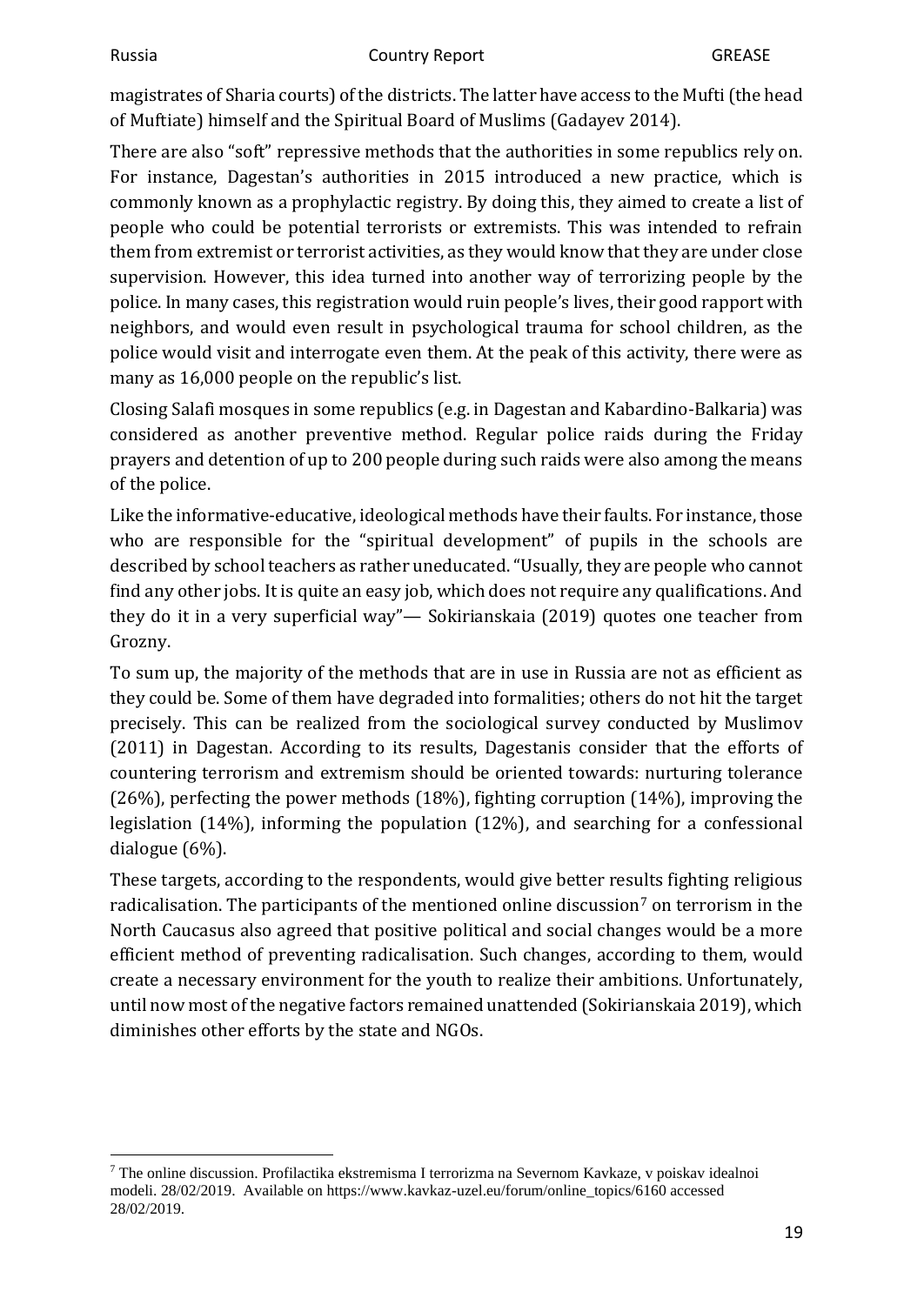#### <span id="page-19-0"></span>**Concluding Remarks**

This report focused on some aspects of radicalisation in the Russian Federation. First of all, it identified and justified the focus on Islamic radicalisation in four republics of the North Caucasus (Kabardino-Balkaria, Ingushetia, Chechnya, and Dagestan), Tatarstan, and Bashkortostan. These parts of the Russian Federation are considered as the most vulnerable and susceptible to religious radicalisation.

The first part of the chapter presented the ethnoreligious composition of the state. The section referred to the statistical data that was collected during the last and previous censuses conducted in Russia in 2010 and 2002 respectively. The part highlighted that it is impossible to provide precise data due to the ever-changing composition of the population and the lack of up to date information. To balance this inaccuracy, the section also referred to the experts' opinions and considerations about the statistical results on the question: who a believer is.

The second part of the report analysed the historical context and considered the impact that it had on today's tendencies of religious radicalisation. The part briefly overviewed the expansion of the Russian Empire in the early and late middle ages and the relationship that the state built with the conquered populations. The section concluded that the historical circumstances still play a very important role in the radicalisation of the population of the North Caucasus, but they are less visible and less impactful in the republics of the Volga Muslims. The population of these territories is better integrated into the Russian Federation. Then, the section moved to the exploration of the legal frame that the state created to regulate its relations with religion. The section indicated that the main rights of the believers that the Constitution ensures does not prevent radicalisation. Neither do the laws that determine the boundaries within which the religion can operate within the state.

The third part of the report explored the reasons behind radicalisation in Russia. The part presented the ideas of experts, state officials, and the opinions of the general population. To analyse the identified reasons the part used four categories that united these reasons. The section claimed that the most influential reasons of the radicalisation in the Russian Federation are of socio-economic and socio-political background. As the presented results of the surveys and the opinions of the experts demonstrate, Russia's citizens tend to blame poor economic conditions and the state's injustice for religious radicalisation. The reasons that are rooted in cultural-ideological or personalpsychological spheres are identified in the report as less influential.

The last part analysed the methods that the state employed in the fight against religious radicalisation and its expressions in the form of extremism and terrorism. The part presented two types of methods: 1) the active counter-terrorism measures that are usually implemented by the police and military, and; 2) the preventive methods or socalled prophylactics, which allow the non-governmental sector to take part in the preventive work.

The report concluded that the measures utilized by the state are not very efficient in fighting religious radicalisation of Russia's Muslims as they either do not address the roots of it or use a very formal approach to it, which diminishes the effectiveness of the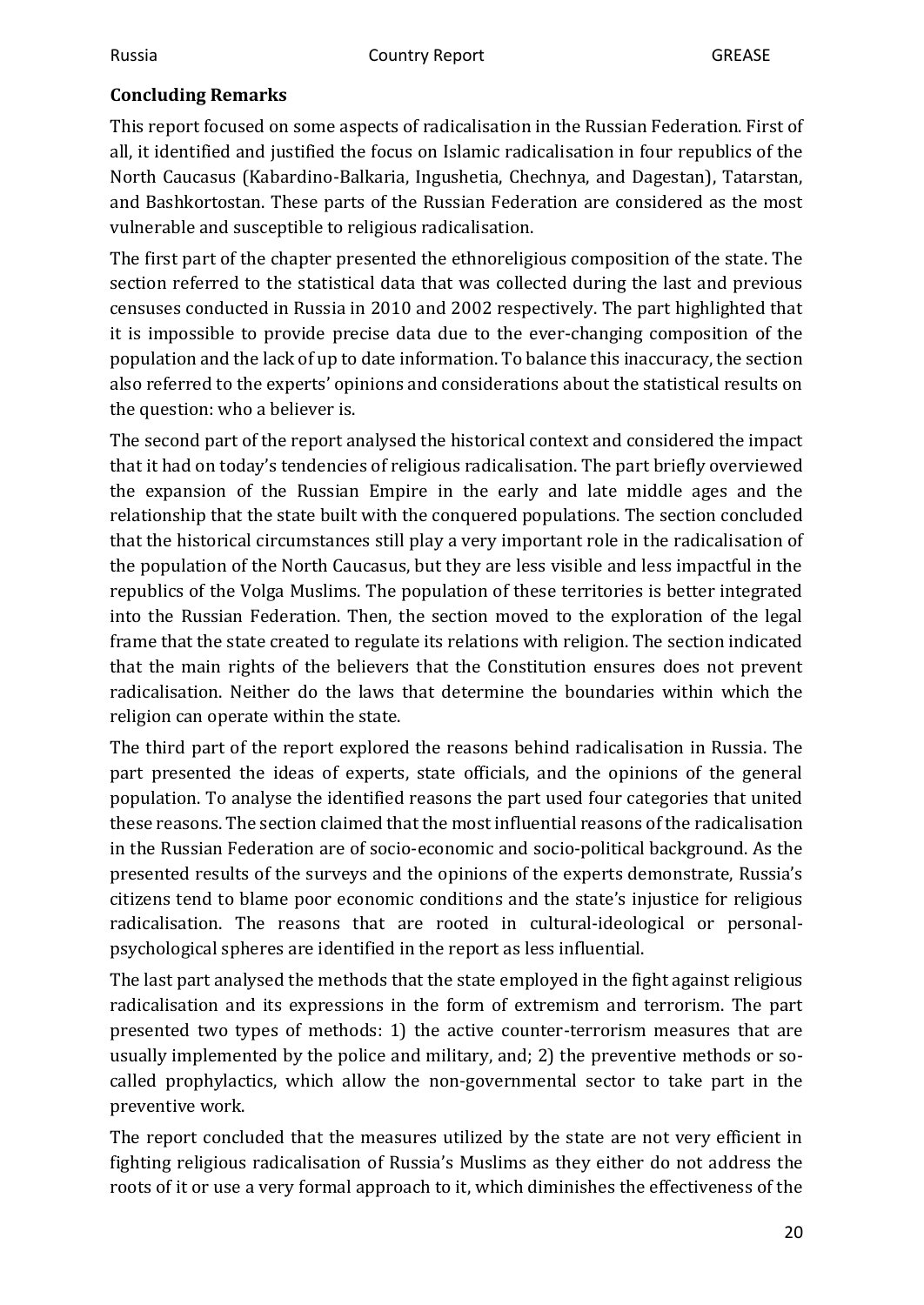designed measures. Socio-economic and socio-political problems, such as unemployment, low salaries, corruption, nepotism, and injustice should be addressed as the most important targets in the fight against religious radicalisation in Russia.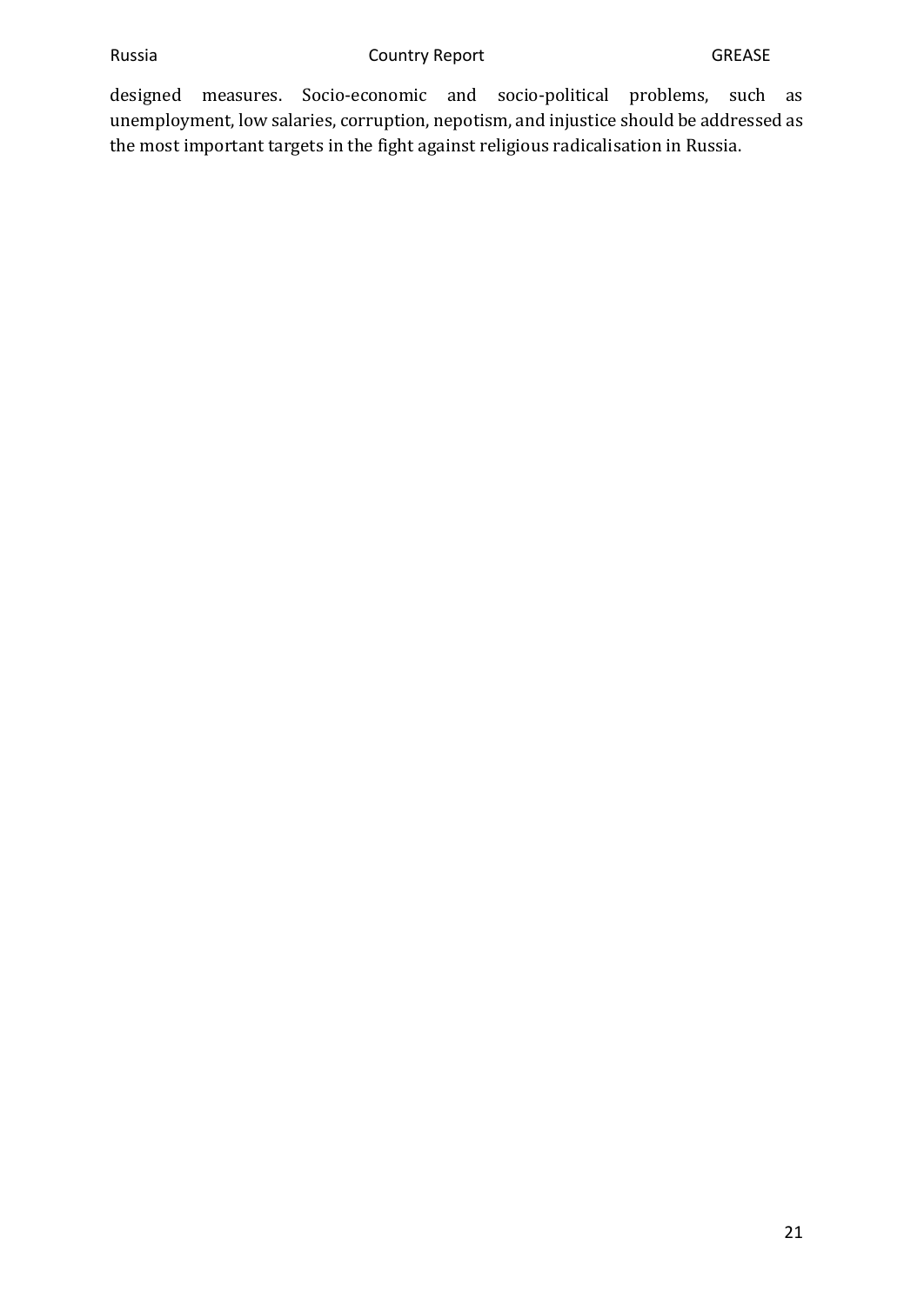#### <span id="page-21-0"></span>**References**

#### **Peer-reviewed articles:**

- Abdulagatov, Z. (2014). Fundamentalism I modernism v massovom soznanii musulan Severnogo Kavkaza (po rezultatam sotsiologicheskih oprosov v respublikah Chechnya, Ingushetia I Dagestan). In Arsanukayeva M., A. Ghil, and A. Shabatsiuk (eds.) *Islam na Severnom Kavkaze: istoriia i vyzovy sovremennosti*. KUL: Lublin, 54- 69.
- Aliyeva, D. (2014). Features of Politization of Islam in modern Dagestan. *Vlast'*, 109-112.
- Dorohov, Y. (2010). Prichiny popuòliarizatsii, razvitia I rasprostraneniia islamskogo radikalizma v respublike Dagestan. Vestnik Astrahanskogo gosudarstvennogo tehnicheskogo universiteta (2), 91-98.
- Gadayev, V. (2014). Islam kak factor razvitiia dukhovnosti chechenskoi molodezhi. In Arsanukayeva M., A. Ghil, and A. Shabatsiuk (eds.) *Islam na Severnom Kavkaze: istoriia i vyzovy sovremennosti*. KUL: Lublin, 133-150.
- Gadzhiev, D. and M. Gadzhiev (2011). Religiozno-politicheskij ekstremism: problem I nekotorye resheniia. Kriminologia, (23), 89-96.
- Gordeev, N. (2015). Russian policy on counteraction to extremism: the planned chaos? *Sotsialno-politicheskie nauki* (4), 27-33.
- Hahn, G. M. (2007). *Russia's Islamic threat*. Yale University Press.
- Henze, P. B. (1995). Islam in the North Caucasus. *Santa Monica*.
- Hertog, K. (2005). A self-fulfilling prophecy: the seeds of Islamic radicalization in Chechnya. *Religion, state and society*, *33*(3), 239-252.
- Hmyzova, E. (2016). Gosudarstvennaya politika protivodeistviya rasprostraneniyu ektremizma v molodezhnoi srede: problemnye aspkty. Vestnik gosudarstvennogo I munitsipalnogo upravleniia, 5(1), 32-37.
- Kucheriavyi, M. (2014). Analiz kontseptualnyh osnov politiki natsionalnoi bezopasnosti. *Srednerusskiy vestnik obshchestvennyh nauk*, 2(32), 109-115.
- Levkina, S. and V. Shatskaia, (2014). Osobennosti formirovaniia integralnyh indeksov natsionalnoi bezopasnosti. *Upravlencheskoe konsultirovanie*, 1(61), 117-123.
- Lieven, A. (1998). Chechnya. *Tombstone of Russian Power, New Haven, Conn*.

Malashenko, A. (2007). *Islam dlia Rossii*. Moskva: ROSSPEN.

- Muslimov, S. (2011). Religiozno-politicheskii ekstremizm v otsenke massovogo soznaniia dagestantsev. *Islamovedenie*, (3), 94-99.
- Pokalova, E. (2017). The North Caucasus: from mass mobilization to international terrorism. *Small Wars & Insurgencies*, *28*(3), 609-628.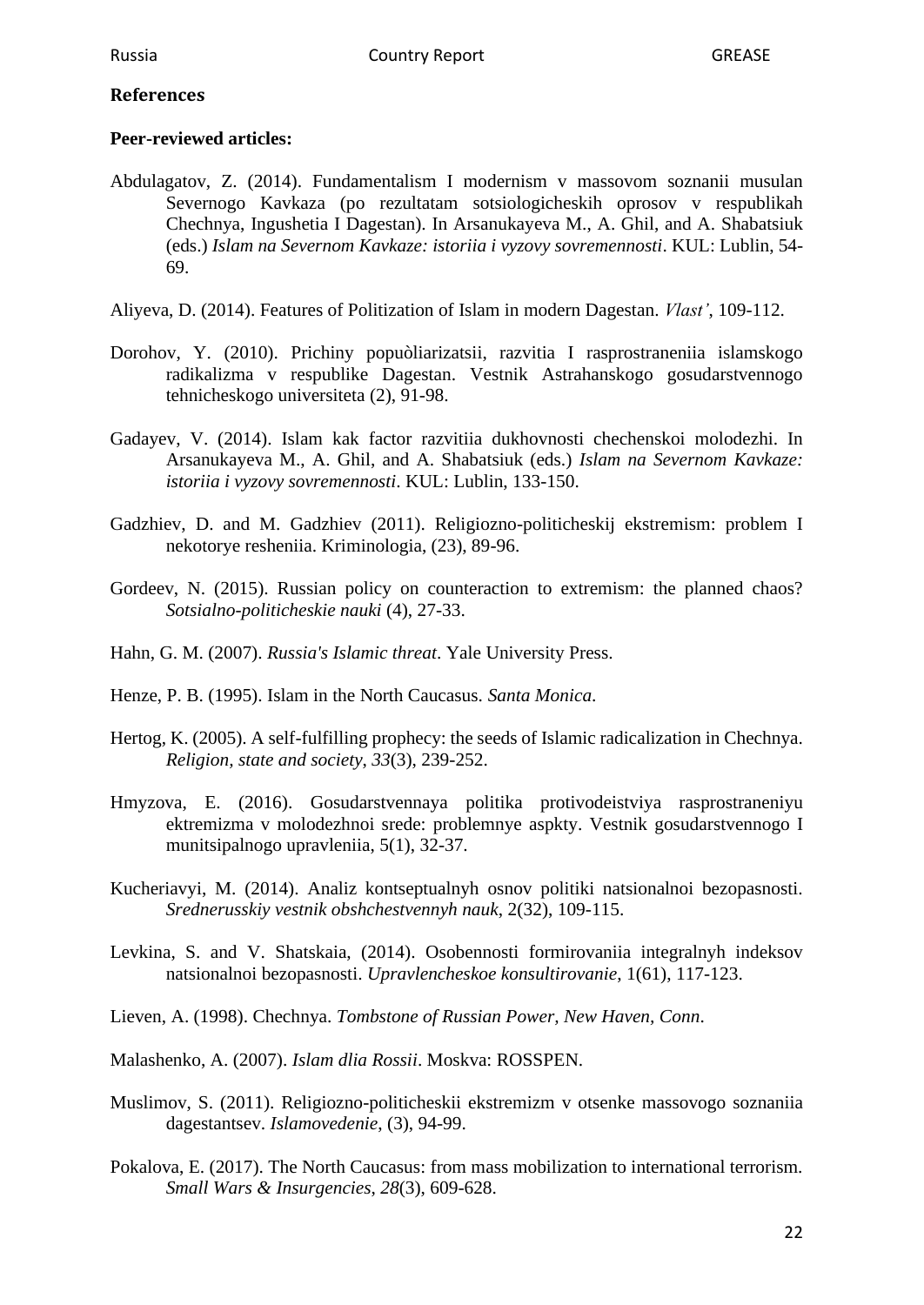- Shabatsiuk, A. (2014), Politika Rossiiskoi Federatsii v otnoshenii Severnogo Kavkaza. In Arsanukayeva M., A. Ghil, and A. Shabatsiuk (eds.) *Islam na Severnom Kavkaze: istoriia i vyzovy sovremennosti*. KUL: Lublin, 13-35.
- Sokirianskaia, E. (2019). Mozhno li predotvratit novye volny radikalizatsii na Severnom Kavkaze? Radikalizatsia i ee profilaktika v Chechne, Insushetii, Dagestane i Kabardino-Balkarii. Centr Analiza i predotvrashcheniia konflikto. Report.
- Souleimanov, R. (2015). Religioznoe vliianie islamskih stran vostoka na musulman Tatarstana v post-Sovetskii period. *Musulmanskii Mir*, (3), 40-56.
- Souleimanov, R. (2016). Musulmane Urala v riadah boevikov v Afghanistane i Syrii: prichiny, mashtab, mery protivodeistviia. *Musulmanskii Mir*, (2), 32-46.
- Williams, B. G. (2000). Commemorating "the deportation" in post-Soviet Chechnya: the role of memorialization and collective memory in the 1994-1996 and 1999-2000 Russo-Chechen Wars. *History & Memory*, *12*(1), 101-134.
- Yakhyaiev M., and Z. Sultanakhmedova (2017). Institualizatsia islamskogo extremizma. *Islamovedenie*, (3), 5-19.
- Yarlykapov A. (2016). "Islamskoe Gosudarstvo" I Severnyi Kavkaz v blizhnevostochnoi perspective: vyzovy I uroki dlia Rossii. Mezhdunarodnaia analiika, 3(17), 112-121.
- Yarlykapov A. (2018). Islam and Muslim Youth of the North Caucasus. In Yarlykapov A. (ed.) *Islam and Muslim Youth in Central Asia and the Caucasus*. Special Edition for the 4th session of the Islamic Conference of Youth and Sports Minsters. Baku: Azerbaijan.

#### **Laws:**

#### **The Constitution of the Russian Federation.**

Available on [http://www.constitution.ru/en/10003000-01.htm accessed 04/06/2019](http://www.constitution.ru/en/10003000-01.htm%20accessed%2004/06/2019)

**The Federal Law:** On countering the extremist activities N114-F3, 2002. Available on <https://rg.ru/2002/07/30/extremizm-dok.html> accessed 28/04/2019.

**The Federal Law:** On countering terrorism N 35-F3, 2006. Available on <http://docs.cntd.ru/document/901970787> accessed 28/04/2019.

**The order of the President:** About creating the inter-institutional commission for countering the extremist activities in the Russian Federation N988, 2011. Available on <http://base.garant.ru/57409081/> accessed 28/04/2019.

**The order of the President:** About some questions regarding the work of the interinstitutional commission for countering extremist activities in the Russian Federation N64, 2016.Available on<http://base.garant.ru/71332034/> accessed 28/04/2019.

**The Concept** of Countering Terrorism (from 2009). Available on [https://rg.ru/2009/10/20/zakon-dok.html accessed 28/04/2019.](https://rg.ru/2009/10/20/zakon-dok.html%20accessed%2028/04/2019)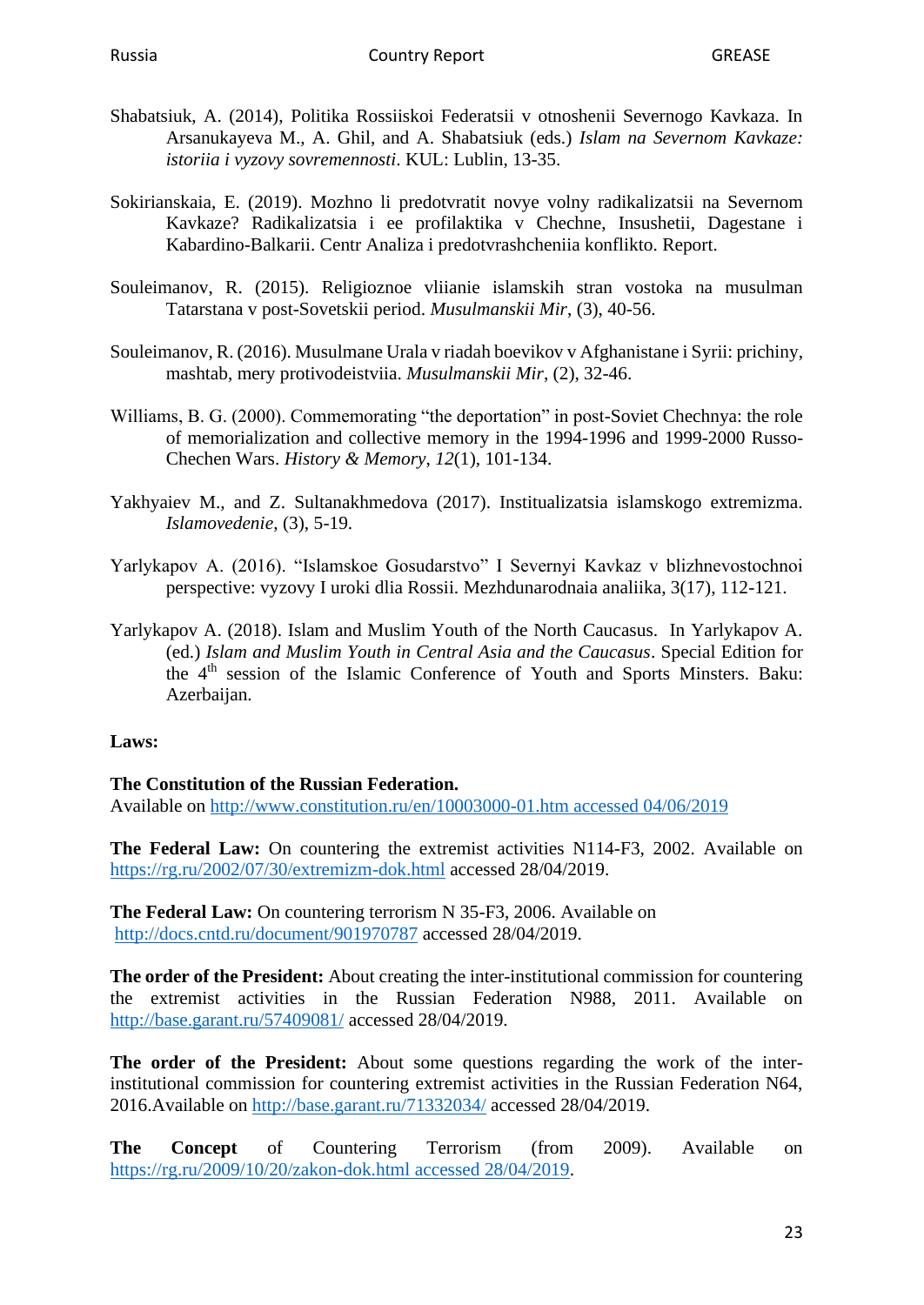**The Strategy** for Countering Extremism until 2025 (from 2014). Available on <https://legalacts.ru/doc/strategija-protivodeistvija-ekstremizmu-v-rossiiskoi-federatsii-do/> accessed 28/04/2019.

**The National Security Strategy** until 2025 (from 2015). Available on [https://rg.ru/2015/12/31/nac-bezopasnost-site-dok.html accessed 28/04/2019.](https://rg.ru/2015/12/31/nac-bezopasnost-site-dok.html%20accessed%2028/04/2019)

**The Information Security Doctrine** (from 2016). Available on <http://base.garant.ru/71556224/> accessed 28/04/2019.

**The Concept of the Foreign Politics** (from 2016) Available on [http://www.mid.ru/main\\_es/-](http://www.mid.ru/main_es/-/asset_publisher/G51iJnfMMNKX/content/id/2542248) [/asset\\_publisher/G51iJnfMMNKX/content/id/2542248](http://www.mid.ru/main_es/-/asset_publisher/G51iJnfMMNKX/content/id/2542248) accessed 28/04/2019.

**The regulation of the government:** On approval of the Rules for determining the list of organizations and individuals, in respect of which there is information about their involvement in extremist activities or terrorism, and bringing this list to the attention of organizations that conduct operations with monetary funds or other property, and individual entrepreneurs. Available on<http://pravo.gov.ru/proxy/ips/?docbody=&nd=102377202> accessed 28/04/2019.

#### **The Criminal Code** of the Russian Federation.

Available on <http://ppt.ru/kodeks.phtml?kodeks=20> accessed 28/04/2019.

#### **The Administrative Code** of the Russian Federation.

Available on [http://www.consultant.ru/document/cons\\_doc\\_LAW\\_34661/](http://www.consultant.ru/document/cons_doc_LAW_34661/) accessed 28/04/2019.

#### **Interviews:**

Interview with an expert. Moscow 18/03/2019. Interview with an expert, Kazan 19/03/2019. Skype interview with a religious leader from Dagestan 15/01/2019.

#### **Media and online resources:**

Eksperty obsudili perspektivy radikalizacii na Severnom Kavkaze I mery po ee preduprezhdeniiu 01/02/2019 Available on [https://memohrc.org/ru/news\\_old/eksperty](https://memohrc.org/ru/news_old/eksperty-obsudili-perspektivy-radikalizacii-na-severnom-kavkaze-i-mery-po-ee%20accessed%2002/02/2019)[obsudili-perspektivy-radikalizacii-na-severnom-kavkaze-i-mery-po-ee accessed 02/02/2019](https://memohrc.org/ru/news_old/eksperty-obsudili-perspektivy-radikalizacii-na-severnom-kavkaze-i-mery-po-ee%20accessed%2002/02/2019)

#### Fifteen years of Vladimir Putin: in quotes

https://www.telegraph.co.uk/news/worldnews/vladimir-putin/11588182/Fifteen-years-of-Vladimir-Putin-in-quotes.html

Makarov D. Nesostoyavsheesia vozrozhdenie umerennogo islamizma v Dagestane (27.06.2011). Available on <http://www.islamnn.ru/modules.php?name=News&file=article&sid=1684> accessed 15/03/2019.

Malashenko A. (2014). Rossiiskie musulmane v mezhdunarodnom kontekste. Rossiia v globalnoi politike. Available on [https://globalaffairs.ru/number/Rossiiskie-musulmane-v](https://globalaffairs.ru/number/Rossiiskie-musulmane-v-mezhdunarodnom-kontekste---17204)[mezhdunarodnom-kontekste---17204](https://globalaffairs.ru/number/Rossiiskie-musulmane-v-mezhdunarodnom-kontekste---17204) accessed 13/04/2019.

Ob itogah Vserossiyskoi perepisi naseleniya 2010 goda. *Demoscope*. Available on <http://www.demoscope.ru/weekly/2011/0491/perep01.php> accessed 23/04/2019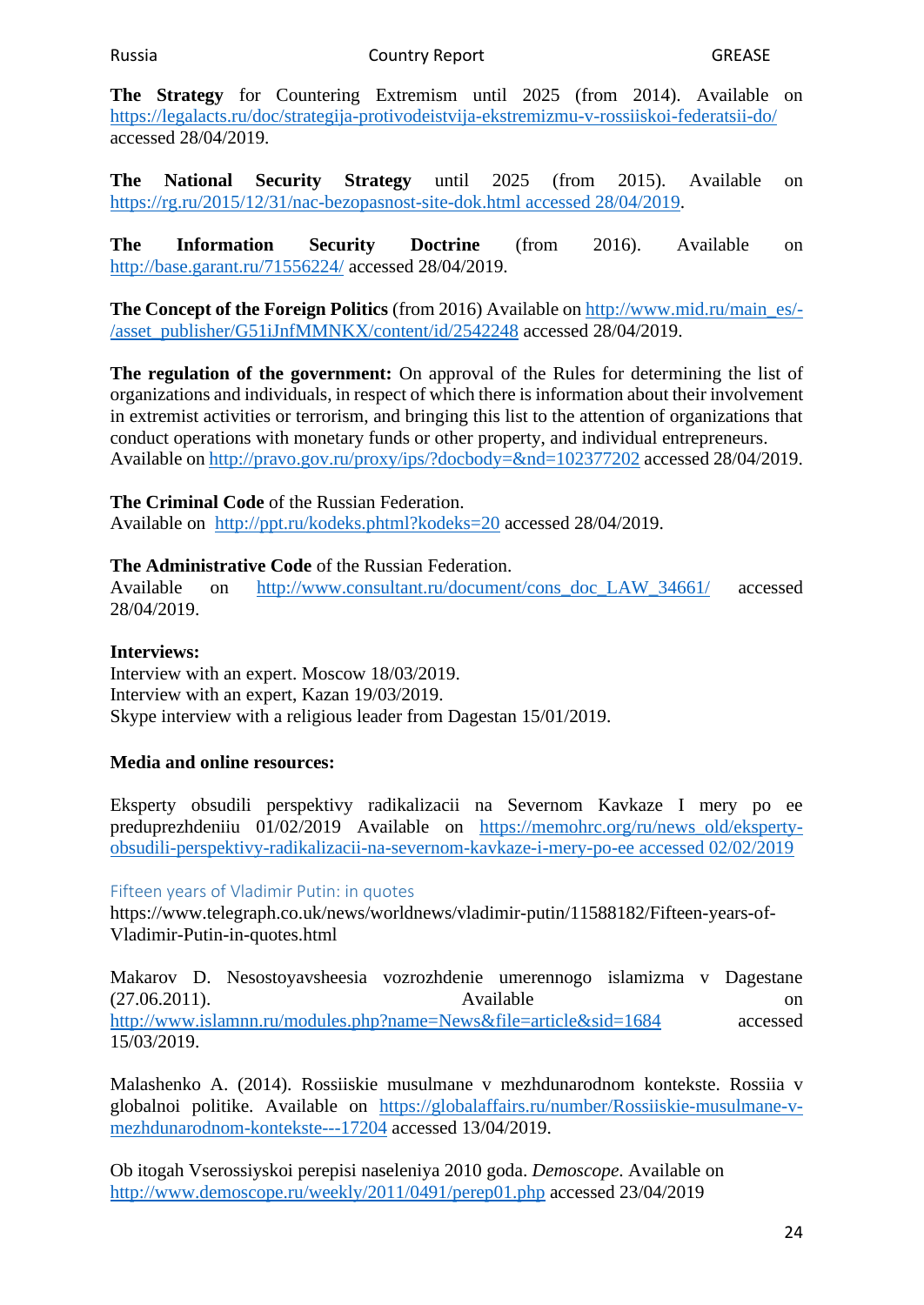#### Perechen terroristov I ekstremistov (deistvuiushchie).

Available on [http://www.fedsfm.ru/documents/terrorists-catalog-portal-act accessed 11/05/19](http://www.fedsfm.ru/documents/terrorists-catalog-portal-act%20accessed%2011/05/19%20accessed%2015/03/2019)  [accessed 15/03/2019](http://www.fedsfm.ru/documents/terrorists-catalog-portal-act%20accessed%2011/05/19%20accessed%2015/03/2019)

Profilactika ekstremisma I terrorizma na Severnom Kavkaze, v poiskav idealnoi modeli. 28/02/2019. Available on [https://www.kavkaz-uzel.eu/forum/online\\_topics/6160](https://www.kavkaz-uzel.eu/forum/online_topics/6160) accessed 28/02/2019.

Rossiiane o religii. *Levada-center* (24/12/2013). Available on <https://www.levada.ru/2013/12/24/rossiyane-o-religii/> accessed 15/03/2019

Starodubovskaia I., K. Kazenin (2014), Severnyi Kavkaz: quo vadis? *Seryi Zhurnal*. Available on

<http://kopomko.com/doklad-severnyiy-kavkaz-quo-vadis-kuda-idesh/> accessed 14/04/2019

Zagvozdina D. (17/12/2012) V Rossii bolshe musulman. *Novaia Gazeta*. Available online [https://www.gazeta.ru/social/2012/12/17/4894681.shtml accessed 02/06/2019.](https://www.gazeta.ru/social/2012/12/17/4894681.shtml%20accessed%2002/06/2019)

Appendix 1. *The legal frame* 

**The Constitution of the Russian Federation** (Articles 3.4; 13.5; 14.1; 14.2; 19.2; 28; 29.2; 30.2; 59.3). These articles are designed to ensure equal rights to people and organizations, to prevent any kind of discrimination, and to minimize a possible threat to the state.

#### **The Federal Laws**

(On countering the extremist activities N114-F3, 2002)

(On countering terrorism N 35-F3, 2006)

These laws provide with the definitions of extremism and terrorism and oblige the regional authorities to work on preventing terrorist and extremist activities. Their functions include: a) actions for countering terrorism and extremism; b) activities oriented to identifying and removing the reasons and conditions for extremism and terrorism [prophylactics]; c) investigation of the cases of extremism and terrorism; d) minimization or elimination of the consequences of the extremist and terrorist acts; e) designing the means of prophylactics and implementing the measures, which help to prevent radicalisation; f) control and combat the organizations and people whose activities can be classified as terrorist or extremist. Municipal entities also have rights to create their own para-military organizations that work on a voluntarily basis to help preventing radicalisation or neutralize possible extremist attacks.

#### **The orders of president:**

- 1. The Order N988. About creating the inter-institutional commission for countering the extremist activities in the Russian Federation (26/07/2011).
- 2. The Order N64. About some questions regarding the work of the inter-institutional commission for countering extremist activities in the Russian Federation (17/02/2016).

Doc… The Concept of Countering Terrorism (approved by president 05/10/2009).

Doc № Pr-2753 The Strategy for Countering Extremism until 2025 (signed by president 28/11/2014).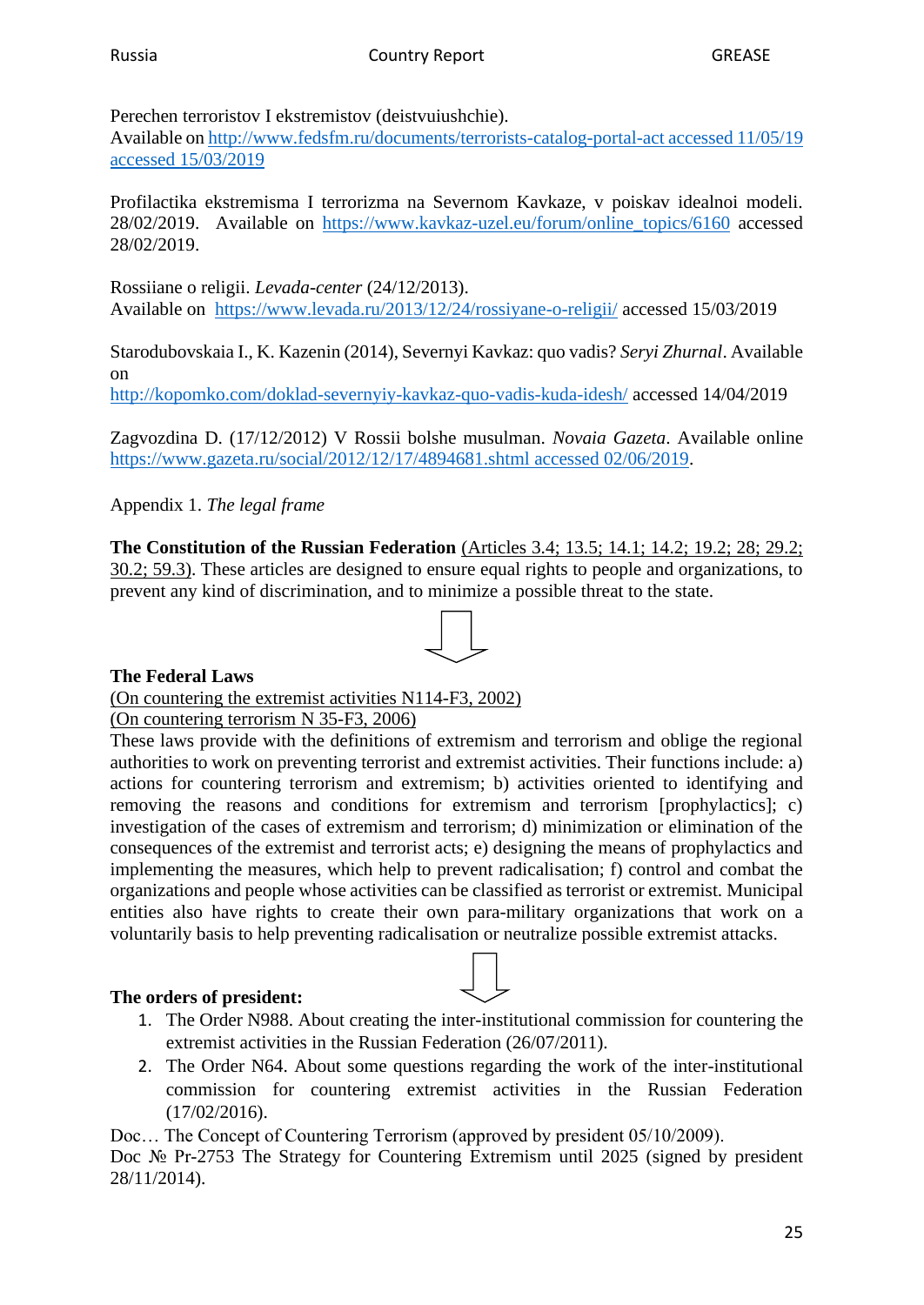Russia Country Report GREASE

Doc № 683. The National Security Strategy until 2025 (by the order of the president 31/12/2015)

Doc № 646. The Information Security Doctrine (by the order of the president 05/12/2016) Doc № 2232 The Concept of the Foreign Politics (by the order of the president 30/11/2016) Doc N<sup>o</sup> -1069 The multipurpose plan for countering the ideology of terrorism for 2013-2018 (the document of the limited availability) signed by president 26/04/2013]

#### **Regulations of the government**

Doc N-804. On approval of the Rules for determining the list of organizations and individuals, in respect of which there is information about their involvement in extremist activities or terrorism, and bringing this list to the attention of organizations that conduct operations with monetary funds or other property, and individual entrepreneurs (06/08/2015).



#### **Articles of the Criminal Code**

Article 280 (Targets public encouragement of extremist activities).

Article 280.1 (Targets public encouragement of activities oriented to breach the territorial integrity of the Russian Federation).

Article 281 (Targets sabotage activities).

Article 282 (Targets expressions of hatred and hostility, humiliation of the human dignity). Article 281.2 (Targets activities of organizations that can be qualified as extremist).

Articles 282.3 (Targets financing extremism).

#### **Articles of the Administrative code**

Article 20.29 (Targets the production and distribution of extremist materials).